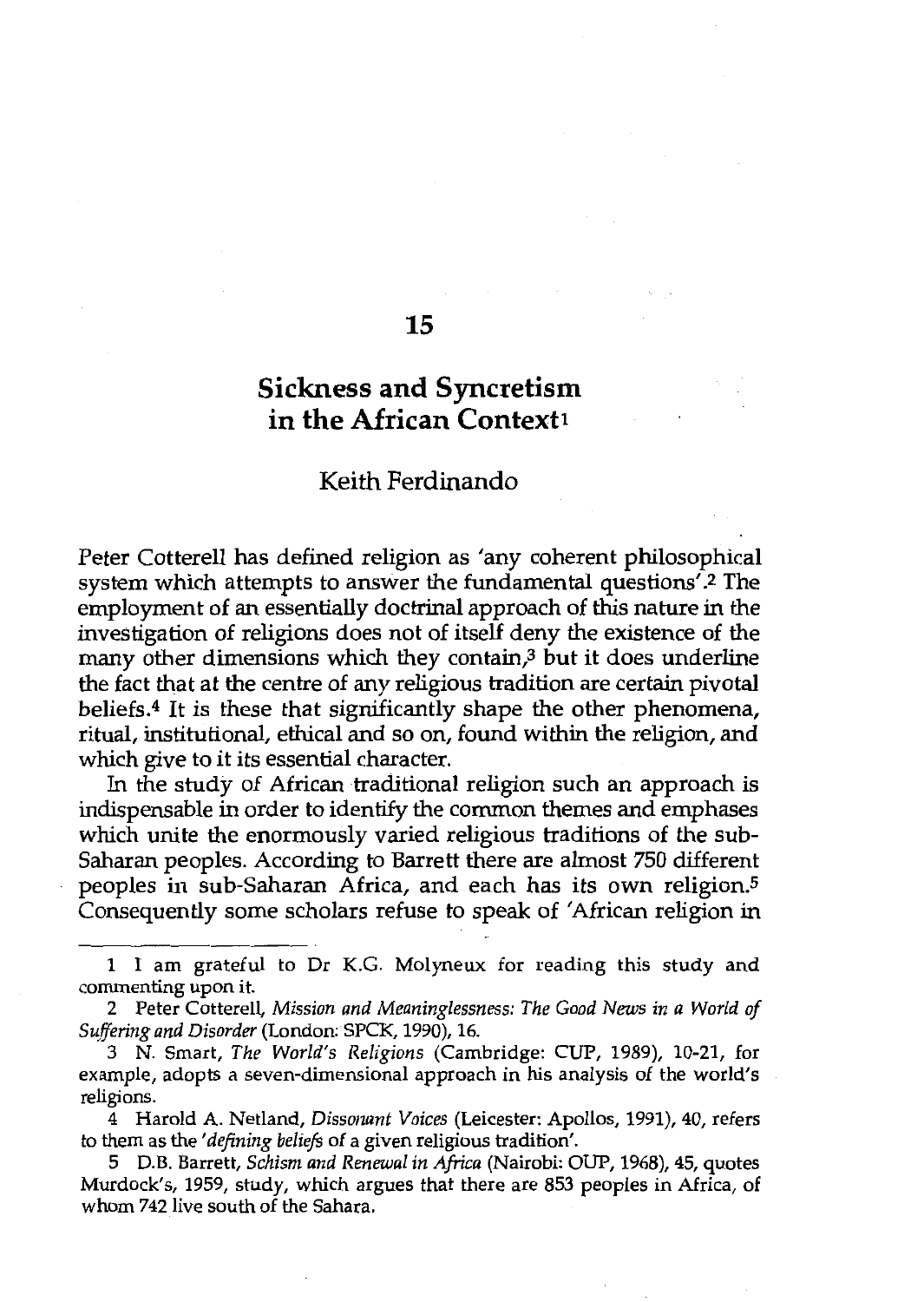generalised terms'6 and severely criticise those, such as Parrinder and Mbiti, who have undertaken pan-African studies of religion.7 Such caution is a necessary reminder both of the importance of the serious study of each individual tradition in its own terms, and of the danger of imposing a spurious unity on the diversity of African religions. Nevertheless, there is also the complementary danger of failing to perceive the underlying unity by an exclusive focus on phenomenological variety. Divergent sub-traditions exist within all the great religious traditions,8 and African traditional religion, while very diverse, is not necessarily any more so than Hinduism or even Islam.9 Many students of African traditional religion have been able to identify fundamental similarities of belief and worldview across the whole of sub-Saharan Africa notwithstanding the immense variety.10 Particularly striking is the extent to which their analyses of the central concerns of African traditional religion are found to be in basic agreement.11 There are therefore grounds for affirming the existence of a distinctively African traditional religion.

#### **1. Suffering in African Traditional Religion**

A central element of this religion is the belief that the cosmos consists of a complex interplay of power, in which all elements and creatures participate, men, spirits and animals, acting and reacting

<sup>6</sup> J. Ferguson and R. Finnegan, *Aspects of African Religion* (Milton Keynes: The Open University Press, 1977); 9: 'to speak of "African religion" in generalised terms.:. would be unpardonably misleading and superficial.' Cf. also D. Westerlund, *African Religions in African Scholarship: A Preliminary Study of the Religious and Political Background* (Stockholm: Almqvist and Wicksell International, 1985), 48-49.

<sup>7</sup> Cf. e.g., B.C. Ray, *African Religions* (New York: Prentice-Hall, 1976), 14.

<sup>8</sup> Smart, *World's Religions,* 11-12.

<sup>9</sup> Cf. D. Zahan, *The Religion, Spirituality and Thought of Traditional Africa*  (Chicago: University of Chicago Press, 1979), 4: ' ... Africans are no more divided than are Muslims or Christians.' A.F. Walls,' A Bag of Needments for the Road: Geoffrey Parrinder and the Study of Religion in Britain', *Religion* 10 (1980), 147, compares the diversity of African traditional religion with that of Hinduism.

<sup>10</sup> N.S. Booth, 'An Approach to African Religions', in N.S. Booth (ed.), *African Religions: A Symposium* (New York: Nok Publishers, 1977), 6ff.; B. Davidson, *The Africans* (Harmondsworth: Penguin, 1973), 38; J.S. Mbiti, *African Religions and Philosophy* (Oxford: Heinemann, 1969), 1-2; E.G. Parrinder, *Religion in Africa* (Harmondsworth: Penguin, 1969), 17; B.C. Ray, 'African Religions: An Overview', in M. Eliade (ed.), *The Encyclopedia of Religion,* Vol. I (New York: Macmillan, 1987), 60; Zahan, *Religion,* 4-5.

<sup>11</sup> **H.W.** Turner, 'Geoffrey Parrinder's Contributions to Studies of Religions in Africa', *Religion* 10 (1980), 159-60.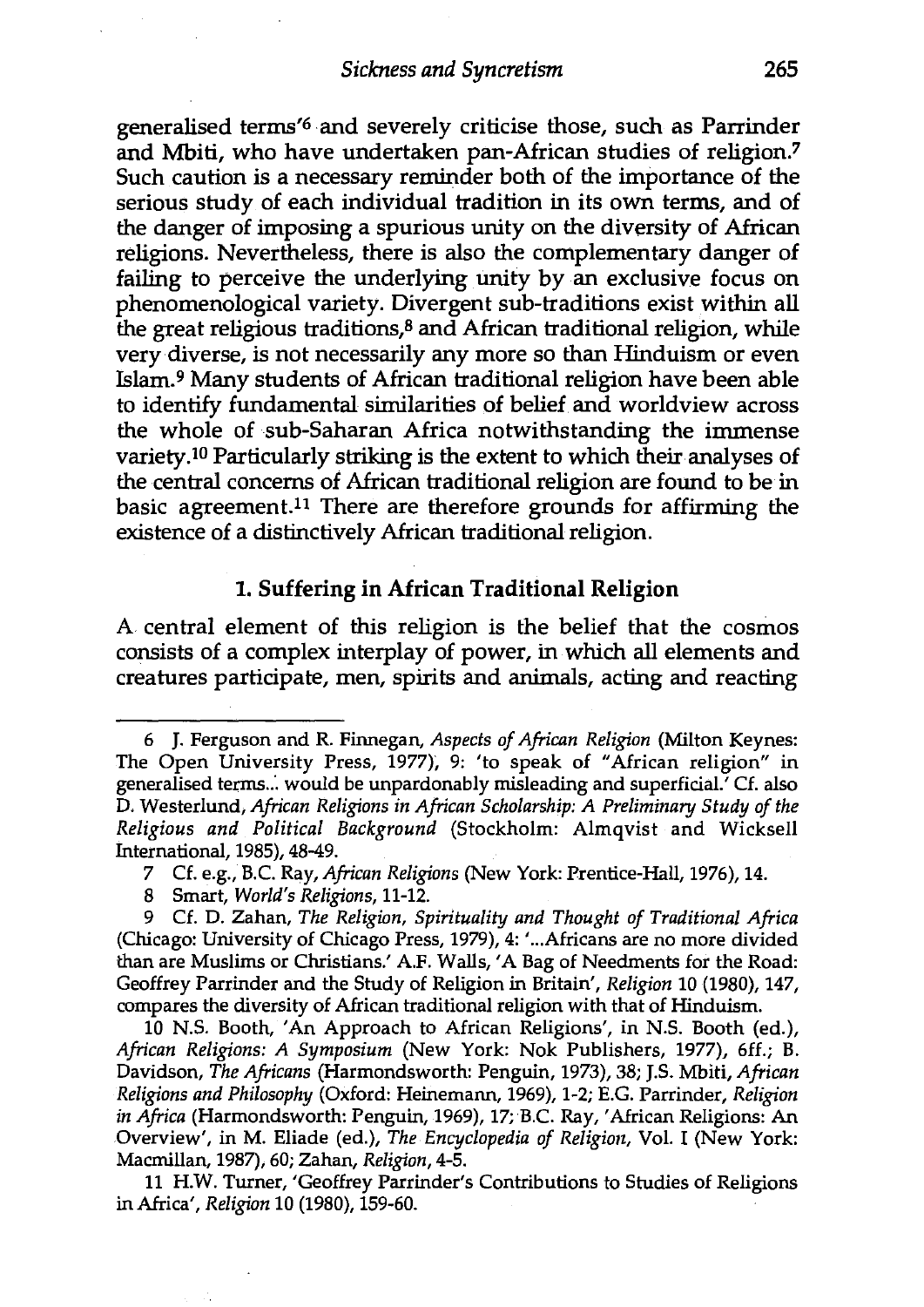upon one another for good or ill. Ideally this interplay of forces produces a situation of equilibrium and harmony. For humanity such harmony expresses itself in life, health, and the fertility of animals, fields and wives, and this happy state is considered to be the normal condition of things.12 Accordingly the African world is not 'fallen', as it is in Christian doctrine. It is true that African mythology contains stories of a primitive rupture between humanity and the creator which resulted in the withdrawal of God from direct contact with his creation,13 but neither in the myths nor in traditional thought does this seem to be conceived as having produced any obvious and continuing effect on life on earth. Nevertheless the equilibrium is fragile and life is consequently characterised by unpredictability: the arrival of misfortune in the form of illness, death, barrenness or drought is the sure sign that the equilibrium has been upset at some crucial point and needs to be restored.

It is here that the central preoccupation of African traditional religion is to be found. The issue with which it is most pressingly concerned is that of human suffering, its aetiology, prevention, and alleviation. What is true of the Gusii of Kenya is also true of most other African peoples: 'supernatural beliefs... serve mainly as explanations of "troubles" (emechando) such as death, disease and economic disaster. This means, in theory, that when things are going well a man need not concern himself with the supernatural.'<sup>14</sup> African traditional religion is thus, as has been often said, essentially anthropocentric, utilitarian and this-worldly: its main concern is with the well-being of humanity on earth, and its rites are directed towards that end. 'Traditional religions and philosophy are concerned with man in past and present time... Man's acts of worship and turning to God are pragmatic and utilitarian rather than spiritual or mystical.'15 Hence, for example, when individuals

15 Mbiti, *African Religions,* 5; cf. B. Kato, *Theological Pitfalls in Africa* (Kisumu, Kenya: Evangel Publishing House, 1975), 34; P. Tempels, *Bantu Philosophy* (Paris:

<sup>12</sup> N.Q. King, *Religions of Africa* (New York: Harper and Row, 1970), 57; W.A. Dyrness, *Learning about Theology from the Third World* (Grand Rapids: Zondervan, 1990), 43-44.

<sup>13</sup> Cf. e.g., Ray, *African Religions,* 33-37; E.M. Zuesse, 'African Religion: Mythic Themes', in M. Eliade (ed.), *The Encyclopedia of Religion;* Vol. I (New York: Macmillan, 1987), 70-71.

<sup>14</sup> R.A. LeVine, 'Witchcraft and Society in a Gusii Community', in J. Middleton and E.H. Winter (eds.), *Witchcraft and Sorcery in East Africa* (London: Routledge and Kegan Paul, 1963), 224; cf. also J.H.M. Beattie, 'Spirit Mediumship in Bunyoro', in J.H.M. Beattie and J. Middleton (eds.), *Spirit Mediumship and Society in Africa* (London: Routledge and Kegan Paul, 1969), 162; and E.E. Evans-Pritchard, *Nuer Religion* (New York: OUP, 1956), 315.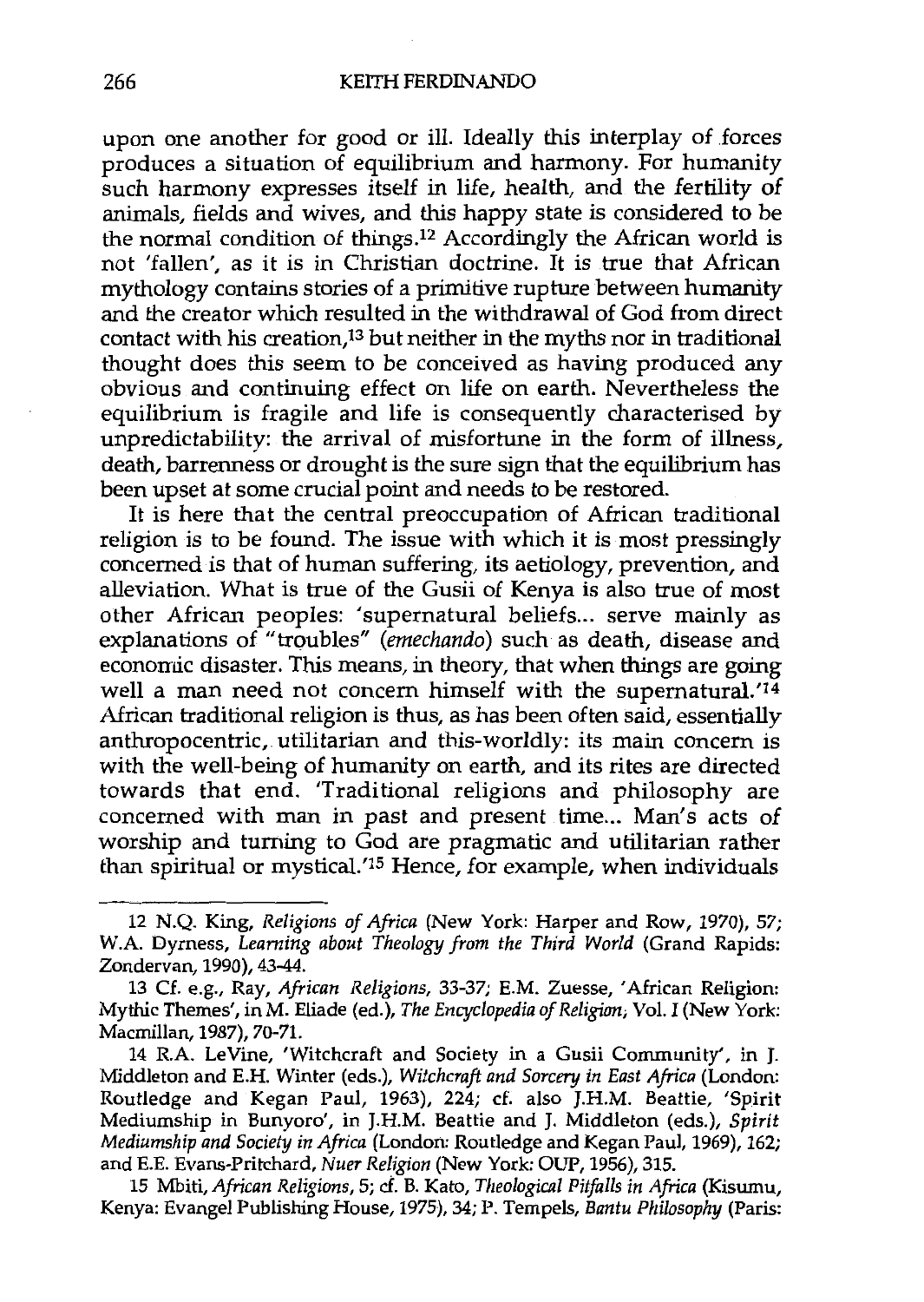and groups pass through dangerous transitional states which might undermine harmony, the careful observance of 'rites of passage' is intended to preserve them, and society generally, from harm. However it is particularly when suffering occurs that religious activity comes to the fore, the object being to identify the reason for the breakdown of harmony and secure its restoration. For the Tallensi of northern Ghana, as for most other peoples, 'religious beliefs and rituals have a restorative function'.<sup>16</sup>

Where disruption occurs it is invariably understood in personal terms: 'in modern rural Africa nothing happens except through divine or human ill-will... Misfortunes occur because somewhere, someone has bewitched you; or somehow, sometime, you have failed to do, or done incorrectly, some prayer or sacrifice.<sup>'17</sup> More succinctly, the Zulu respond to suffering by saying: 'There is always somebody.'18 Even death requires explanation: 'although death is acknowledged as having come into the world and remained there ever since, it is unnatural and preventable on the personal level because it is always caused by another agent.'19 The rupture may be caused by agents from the invisible world including, for some peoples, the Supreme Being himself. Among the Lugbara a condition known as *nyoka,* 'unending trouble or disaster which follows a man and his lineage', is sent, or at least approved, by God as punishment of a long series of 'sins'.20 However, and although there is considerable debate on the question, $21$  the Supreme Being of most African peoples is somewhat withdrawn and, while perhaps the sustainer of the world, is rarely engaged in the course of its history. Therefore it is more usually a lesser spirit who will be identified as

17 J. Nottingham, 'Sorcery among the Akamba in Kenya', *Journal of African Administration* 11 (1959), 13.

18 A.-1. Berglund, *Zulu Thought-Pattems and Symbolism* (London: C. Hurst, 1976), 270.

19 Mbiti, *African Religions,* 156.

20 J. Middleton, *Lugbara Religion* (Washington, D.C.: Smithsonian Institution Press, 1960), 22.

21 Cf. E.B. Idowu, *Olodumare, God in Yoruba Belief* (London: Longmans, 1962); J.S. Mbiti, *Concepts of God in Africa* (London: SPCK, 1970); M.J. McVeigh, *God in Africa* (Cape Cod, Mass: Claude Stark, 1974); E.G. Parrinder, *African Traditional Religion* (London: Sheldon, 1974), 38ff.; T. Adeyemo, *Salvation in African Tradition* (Nairobi: Evangel Publishing House, 1979), 37, 46-47.

Presence Africaine, 1959), 64; L.V. Thomas, 'Breve Esquisse sur la Pensee Cosmologique du Diola', in M. Fortes and G. Dieterlen (eds.), *African Systems of Thought* (London: OUP, 1965), 371.

<sup>16</sup> M. Fortes, *Religion, Morality and the Person: Essays on Tallensi Religion*  (Cambridge: CUP, 1987), 196.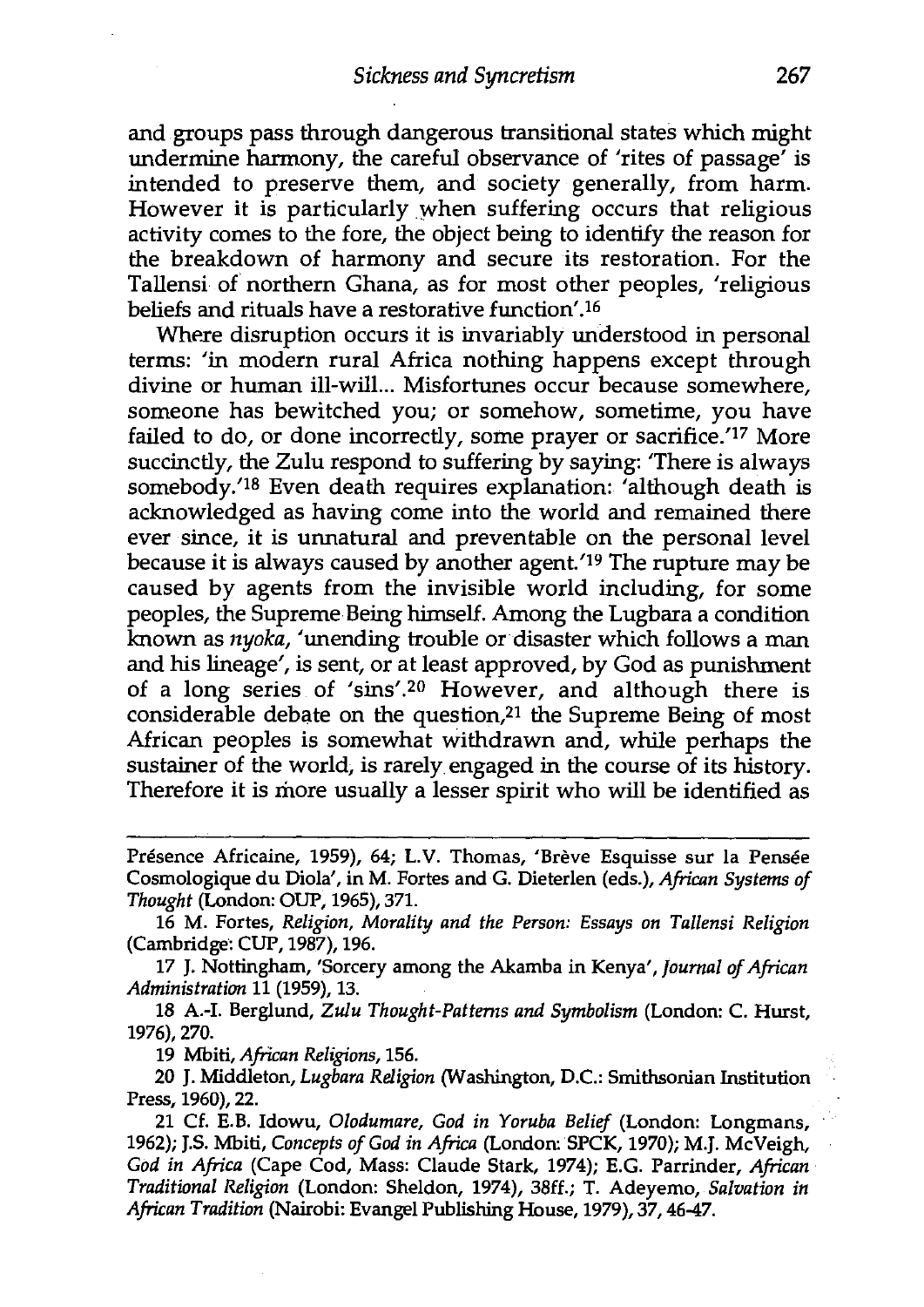the source of affliction; Hastings refers to 'a dependence upon lesser spiritual causalities because there is no adequate recognition that the great power of the one God could really be concerned with this or that side of one's own small life'.22

While some spirits are understood to attack capriciously, even malevolently, most peoples also believe that humans may provoke the aggression of deceased ancestors, whose responsibility it is to uphold morality, through offences which both upset 'the equilibrium of society or of personal relationships [and] ... also extend into the cosmic realm' . 23 Thus ancestors of the Zambian Ndembu 'punish their living kin, so the Ndembu declare, for negligence in making offerings at their village shrines, for breaches of ritual interdictions, or "because kin are not living well together"'.24 Accordingly, while ancestors are respected they are also feared, and careful attention is paid to meeting the obligations which they impose. Murder, adultery, incest, the breach of taboos, may all lead to the breakdown of harmony on both the horizontal and vertical planes, and an offence committed by a single individual can have consequences for the group as a whole, reflecting the strong consciousness of communal solidarity within traditional thought.

'Sin' in many African cultures is in fact defined not so much in terms of the nature of the act in itself but rather of its consequences.25 An act that disrupts the harmony of the cosmos in a way harmful to the interests of man is *ipso facto* evil; if no harmful consequences are entailed it is not strictly accurate to speak in terms of 'offence' or 'sin'. Writing of the Sudanese Mandari, Buxton says, 'sin as a particular kind of action can more exactly be defined in the Mandari context by reference to its results'.26 Similarly, 'Nuer do not reason that incestuous congress with a kinswoman is bad and therefore God

26 J. Buxton, *Religion and Healing in Mandari* (London: OUP, 1973), 189.

<sup>22</sup> A. Hastings, *African Christianity* (London: Geoffrey Chapman, 1976), 74; cf. also F.P. Cotterell, 'An Indigenous Church in Southern Ethiopia', *The Bulletin of the Society for African Church History* 3, 1-2 (1969-70), 90.

<sup>23</sup> Adeyemo, *Salvation,* 57.

<sup>24</sup> V.W. Turner, *The Forest of Symbols* (Ithaca: Cornell University·Press, 1967), 360.

<sup>25</sup> E.A.A. Adegbola, 'The Theological Basis of Ethics', in K. Dickson and P. Ellingworth (eds.), *Biblical Revelation and African Beliefs* (Maryknoll: Orbis Books, 1969), 133; Adeyemo, *Salvation,* 52-54; J. Middleton, 'Oracles and Divination among the Lugbara', in M. Douglas and P. Kaberry (eds.), *Man in Africa*  (London: Tavistock, 1969), 263; Tempels, *Bantu Philosophy,* 120-21; and McVeigh, *God in Africa,* 85-86, on the views of E.W. Smith.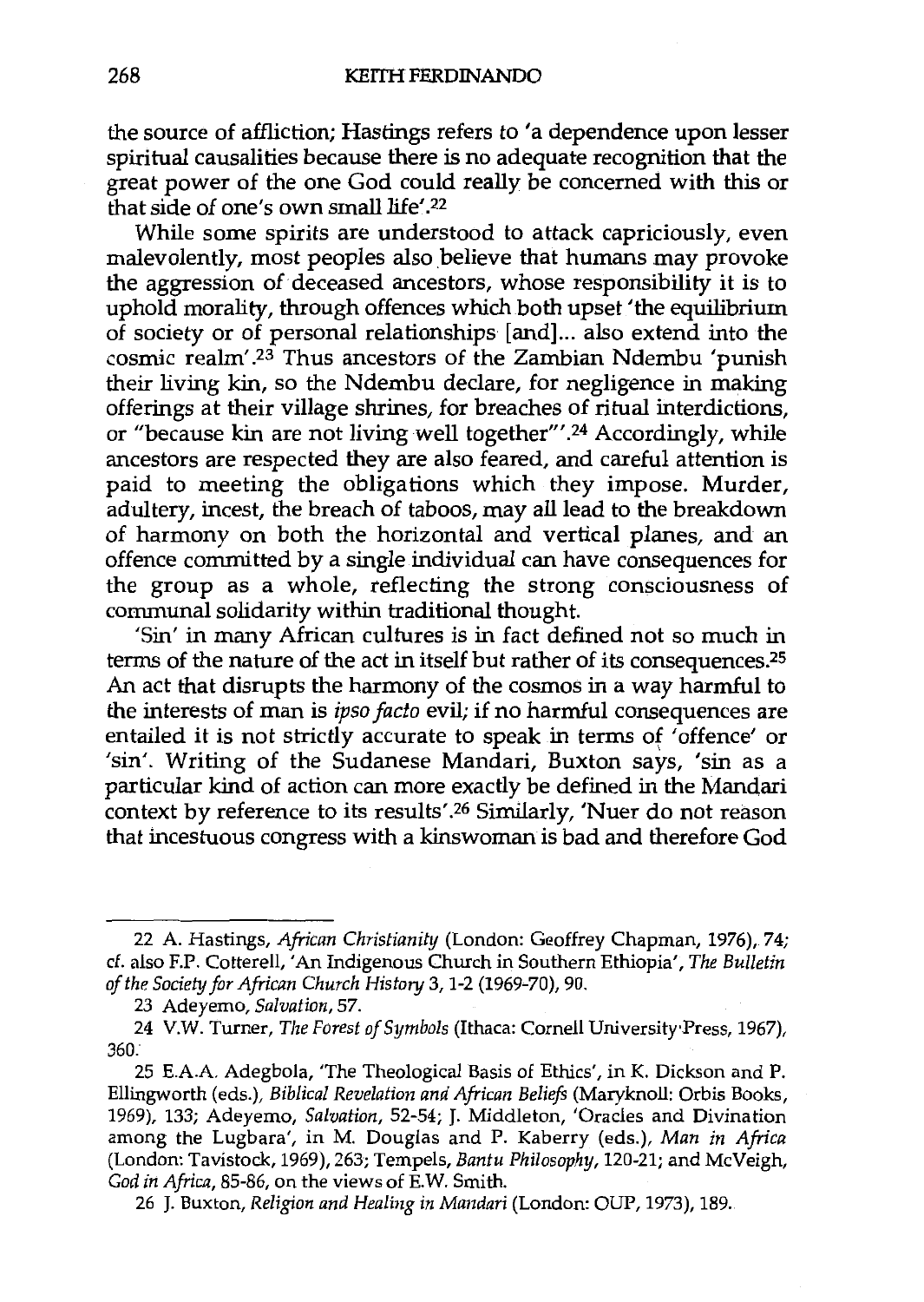punishes it but that God causes-misfortune to follow it and therefore it is bad.'27 The perspective is again essentially anthropocentric.

Witches and sorcerers are also understood to bring about suffering by the malevolent manipulation of psychic power. The notion that people can influence one another not only by empirical means but also mystically, particularly in order to inflict harm, is almost universal in Africa,28 and a dominant explanation of all sorts of suffering. Anger alone may suffice to hurt, particularly in certain relationships ('anger is like a stranger, it does not stay in one home'29), but it is witches and sorcerers who are believed systematically to bring catastrophe upon their neighbours and societies. The frequently employed distinction between the activities of the witch, who does not use any objective technique but possesses an innate power to harm, and the sorcerer, who employs *materia* and incantations, has been very much based on the case of the Sudanese Azande;<sup>30</sup> but similar, if not identical, distinctions are widespread throughout Africa. For very many peoples human malevolence of this type is seen as the usual source of all kinds of misfortune. Among the Azande, according to Evans-Pritchard, 'if blight seizes the ground-nut crop it is witchcraft; if the bush is vainly scoured for game it is witchcraft; if women laboriously bale water out of a pool and are rewarded by but a few fish it is witchcraft; if termites do not rise when their swarming is due and a cold useless night is spent waiting for their flight it is witchcraft; if a wife is sulky and unresponsive to her husband it is witchcraft; if a prince is cold and distant with his subject it is witchcraft; if, in fact, any failure or misfortune falls upon anybody at any time and in relation to any of the manifold activities of his life it may be due to witchcraft.' $31$  In the

31 Evans-Pritchard, *Witchcraft,* 18.

<sup>27</sup> Evans-Pritchard, *Nuer Religion,* 194.

<sup>28</sup> Witchcraft beliefs do not exist among some peoples, such as the Tallensi, cf. Fortes, *Religion,* 196; and the BaMbuti pygmies 'practise no sorcery or witchcraft' although 'they know it is rife amongst their neighbours and they have seen enough of it in action to be uneasy about it': C. Turnbull, *The Forest Peaple* (London: Triad Paladin Grafton Books, 1984), 205.

<sup>29</sup> Akan proverb, quoted by J.V. Taylor, *The Primal Vision* (London: SCM, 1963),40.

<sup>30</sup> E.E. Evans-Pritchard, *Witchcraft, Oracles and Magic Among the Azande,*  abridged by E. Gillies (Oxford: Clarendon, 1976), 1: 'Azande believe that some people are witches and can injure them in virtue of an inherent quality. A witch performs no rite, utters no spell, and possesses no medicines. An act of witchcraft is a psychic act. They believe also that sorcerers may do them ill by performing magic rites with bad medicines. Azande distinguish clearly between witches and sorcerers.'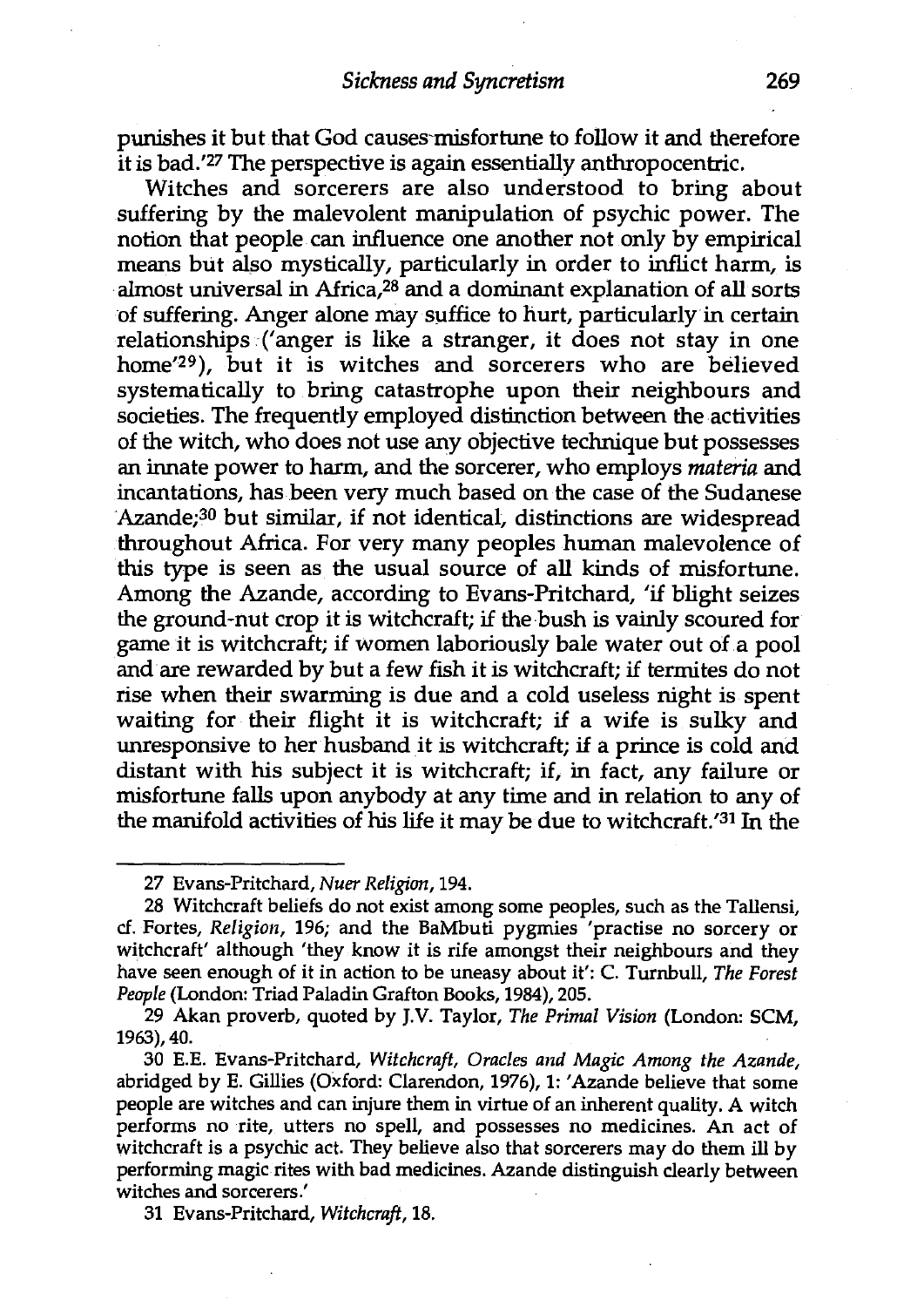traditional thought of the Nigerian Tiv and South African Lovedu *all*  deaths are caused by witchcraft and sorcery,<sup>32</sup> and 'the vast majority of deaths among the Luba are said to be the result of witches, or by curses cast by those who might not be active sorcerers but who still possess maleficent powers'.33 It would indeed be difficult to overstate the importance of witchcraft beliefs in the worldview of the great majority of African peoples.

In all cases of misfortune attempts are made to identify the cause and restore the *status qua,* which will invariably involve having recourse to one or more of a number of 'specialists'. Most important is the diviner 'who holds the code which allows the decipherment of the various messages intended for man, the society in which he lives, and all else related to his destiny'.34 Diviners employ a number of techniques. Among the Ugandan Banyoro these include mechanical devices, augury and the use of spirit familiars,35 and in West Africa the complex process of Ifa divination, which is carried out by the manipulation of sixteen palm nuts and the application of appropriate verses, enjoys enormous prestige.<sup>36</sup> However, as investigators have observed, the diviner operates not only by the use of his psychic tools but also by astute questioning of the enquirer and a sound knowledge of human nature and of his own community. Where suffering has occurred it is his task to locate the cause of his client's misfortune, the point at which equilibrium has been disturbed to his detriment; 'the divinatory consultation is the central phase or episode in the total process of coping with misfortune, and it looks both backward to causation and forward to remedial measures.'37 Having given his diagnosis it is then necessary to prescribe the action required to re-establish equilibrium and thus restore the wellbeing of the afflicted party. This stage may necessitate the cooperation of a 'herbalist' or 'doctor'.<sup>38</sup> Depending on the diagnosis of cause, the prescription may involve the offering of a sacrifice to

36 W. Bascom, *Ifa Divination* (Bloomington: Indiana University Press, 1969).

37 Turner, *Forest of Symbols,* 361.

<sup>32</sup> E.G. Parrinder, *Witchcraft: European and African* (London: Faber & Faber, 1963), 136; E.J. and J.D. Krige, *The Realm of a Rain Queen: A Study of the Patterns of Lovedu Society* (London: OUP, 1943), 269.

<sup>33</sup> C. Vecsey, 'Facing Death, Masking Death, in Luba Myth and Art', *Journal of Religion in Africa* 14 (1983), 28.

<sup>34</sup> Zahan, *Religion,* 81.

<sup>62.</sup>  35 J.H.M. Beattie, 'Divination in Bunyoro, Uganda', *Sociologus* 14 (1964), 44-

<sup>38</sup> The term 'doctor' is used of African specialists who provide remedies for misfortunes, including sickness, and also preventive measures against them. They have sometimes been inappropriately called 'witchdoctors'.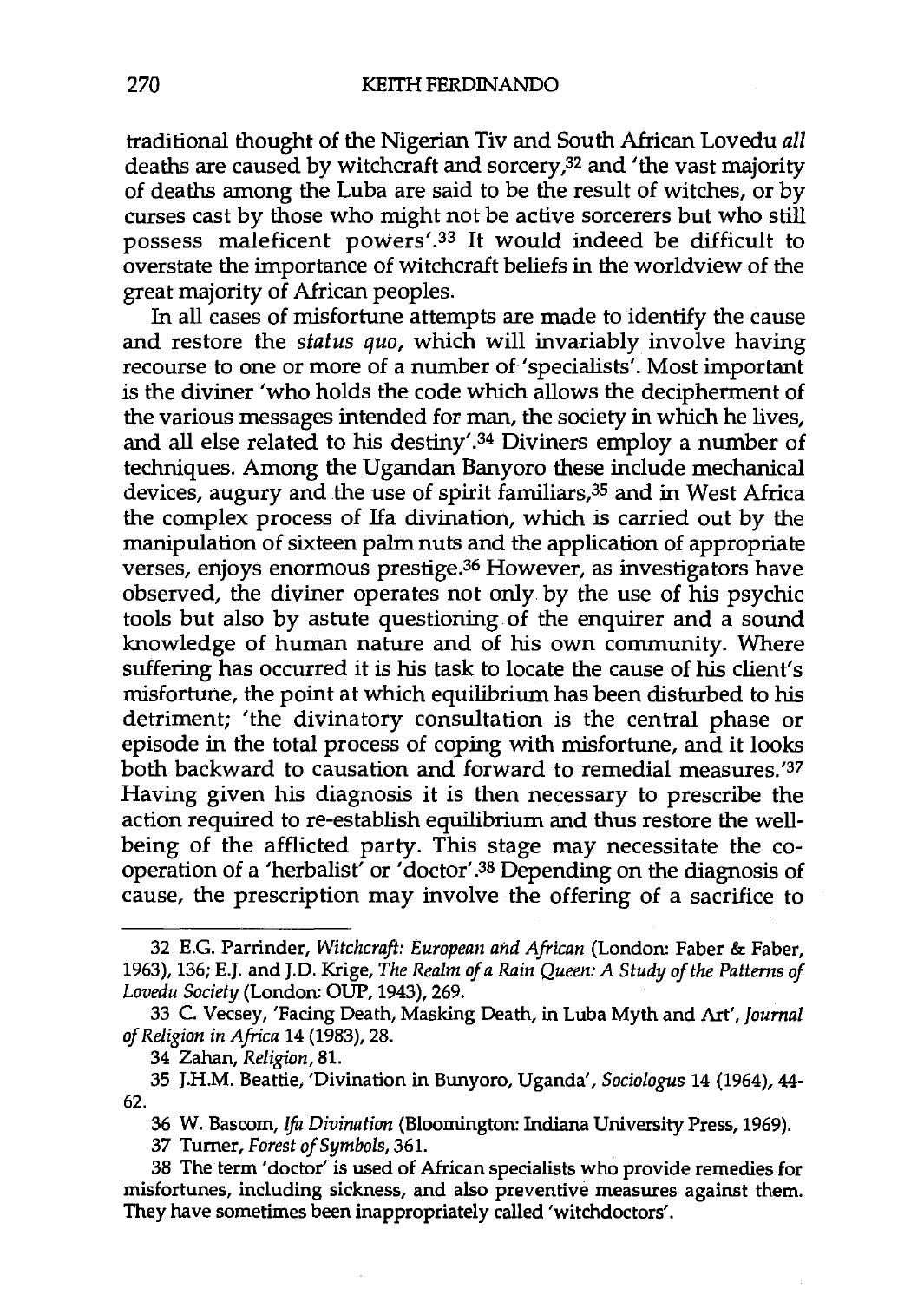appease an offended spirit, perhaps an ancestor, whose attack has precipitated the initial problem; or warding off the attack of a witch or sorcerer, frequently by identifying the guilty party and obliging them to withdraw their aggression or to repair its consequences. In addition to the use of ritual and mystical techniques of this nature herbal treatment may also be employed, some of which may have real empirical validity.

Divination is thus among the central rites of African traditional religion, and diviners are among the principal specialists. Although their techniques vary considerably, they are found in almost all traditional African societies, offering essentially the same service. They provide a response to the central religious concern, the breakdown of harmony, to which the advent of human suffering bears witness, diagnosing the source of the problem and prescribing remedial action.

It is important to note that belief in the fundamentally personal causation of misfortune, often of a spiritual or psychic nature, need not imply ignorance of the empirical factors involved (although it may inhibit the development of medical remedies of an empirical nature39). Empirical, naturalistic explanations of an event may be invoked alongside mystical, personal ones, for the two function at different levels of interpretation. While naturalistic explanation serves to explain *how* a situation has arisen, the traditional African approach seeks to understand *why;* it is offering explanation of a more profound nature.<sup>40</sup> Hence increasing awareness of western empirical theories of disease, and the introduction of western medical services, do not of themselves necessarily eliminate traditional theories of witchcraft or spirit attack, for they are not offering an alternative explanation but one of a different type.<sup>41</sup> This is illustrated by the confession of a West African witch: 'She held herself responsible for the deaths of many people in the village. There was a guinea-worm epidemic there a year before and she daimed that it was she who had brought the germs into the

<sup>39</sup> A.S. Moreau, *The World of the Spirits: A Biblical Study in the African Context*  (Nairobi: Evangel Publishing House, 1990), 117.

<sup>40</sup> Cf. Evans-Pritchard, *Witchcraft,* 22-24.

<sup>41</sup> Cf. King, *Religions of Africa,* 57; M.G. Whisson, 'Some Aspects of Functional Disorders Among the Kenya Luo', in A. Kiev (ed.), *Magic, Faith and Healing* (New York: The Free Press, 1964), 289-90; E.H. Winter, 'The Enemy Within: Amba Witchcraft and Sociological Theory', in J. Middleton and E.H. Winter (eds.), *Witchcraft and Sorcery in East Africa* (London: Routledge and Kegan Paul, 1963), 289; McVeigh, *God in Africa,* 164.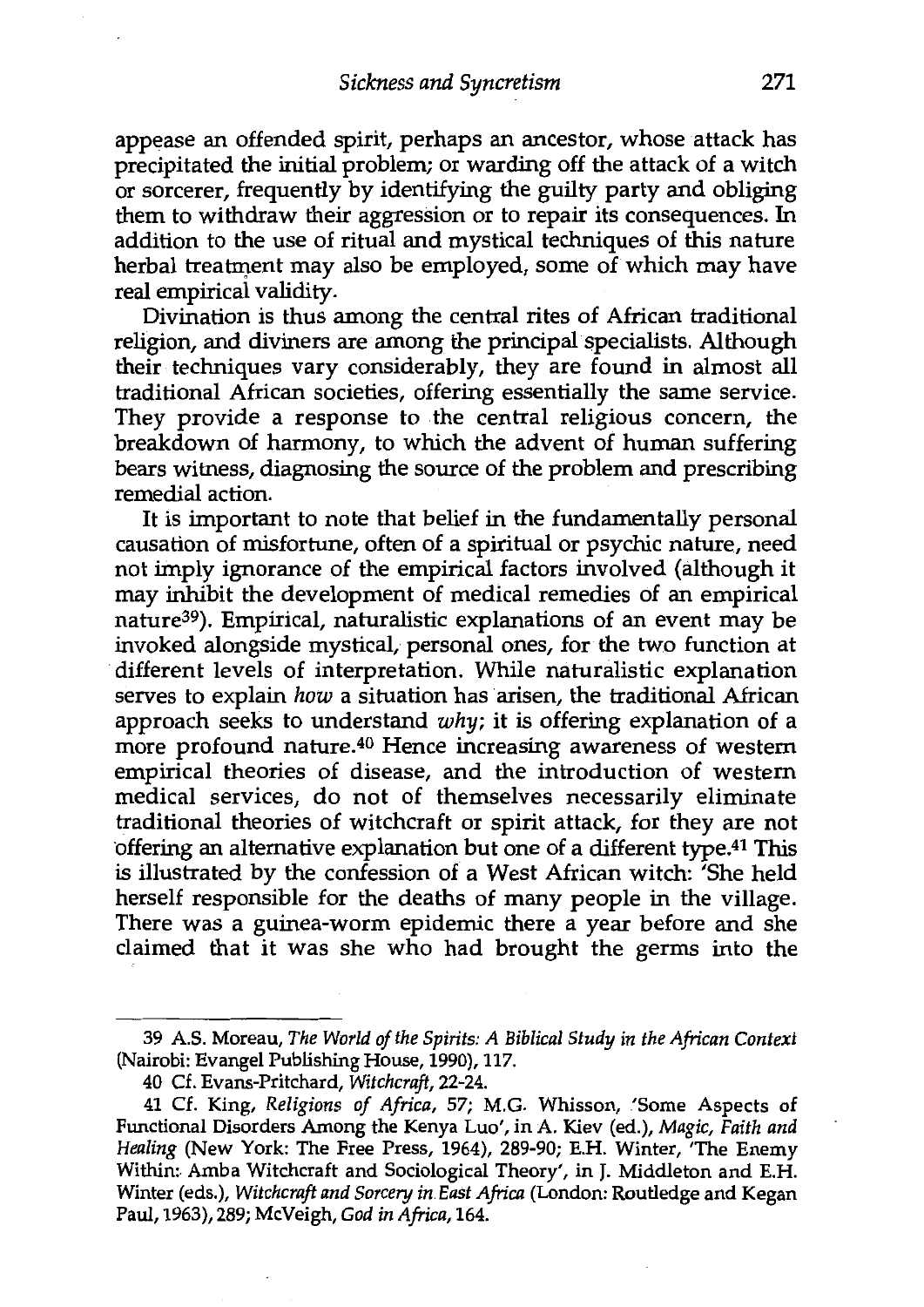village.'42 Similarly, in the words of another African informant, 'it may be quite true that typhus is carried by lice, but who sent the infected louse? Why did it bite one man and not another?'4<sup>3</sup>

#### **2. Syncretism in the African Church**

It is not to be expected that African Christians, or indeed those of other cultures, would completely divest themselves of their traditional worldview by converting to Christianity: in fact it is neither possible nor desirable that they should, for to do so would be to cease to be African. The Christian faith is inevitably assimilated in terms of the existing structures of thought of its adherents, whatever their culture. Nevertheless, there are points at which the worldview of any people will be found to be incompatible with central elements of the gospel; if conversion to Christianity is to be more than purely nominal, it will necessarily entail the substantial modification of the traditional worldview at such points. Where this does not occur it is the Christian faith which is modified and thus relativised by the worldview, and the consequence is syncretism.

The term 'syncretism' is an elusive one, and is used in more than one sense in current discussion.44 It is employed here of the substitution or modification of central elements of Christianity by beliefs or practices introduced from elsewhere. The consequence of such a process is fatally to compromise its integrity. Such a definition implicitly affirms the existence of a *normative* Christian faith derived from authoritative Christian Scriptures,45 in the light of which every particular purported expression of Christianity is to be evaluated. Given a definition in these terms, the Bible's own injunctions against syncretism, involving the intrusion of antagonistic and incompatible religious practices into the worship of the God it reveals, are particularly relevant.46

It is the continuing dominance of traditional conceptions of sickness and healing that have particularly given rise to syncretism

46 Cf. e.g., Exod. 23:23-24, 32-33; Lev. 18:24-30; 1 Cor. 10:20-22, etc.

<sup>42</sup> A. Omoyajowo, 'What is Witchcraft', in E.A.A. Adegbola (ed.), *Traditional Religion in West Africa* (Nairobi: Uzima Press, 1983), 323.

<sup>43</sup> Quoted by M. Gluckman, *Custom and Conflict in Africa* (Oxford: Blackwell, 1955), 85.

<sup>44</sup> Cf. e.g., R.J. Schreiter, 'Defining Syncretism: An Interim Report', *IBMR*  17.2 (1993), 50-53; or I.A. Levinskaya, 'Syncretism: The Term and the Phenomenon', *TynB* 44.1 (1993), 117-28.

<sup>45</sup> Such a belief is implicit throughout the New Testament as, for example, in Jude 3: 'I found it necessary to appeal to you to contend for the faith which was once for all delivered to the saints.'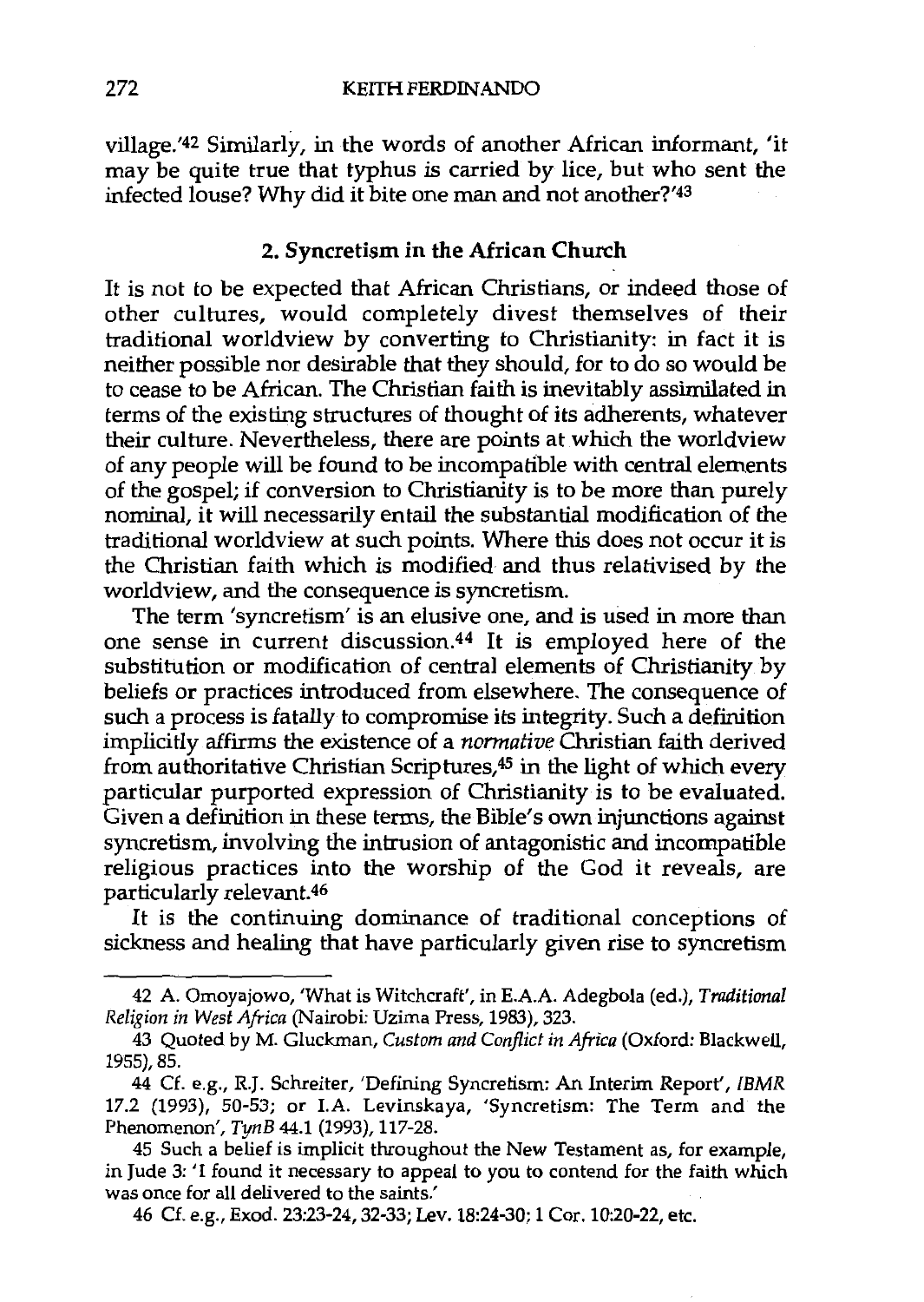in many African churches, precisely because of their central importance in traditional thought. Despite the apparently large-scale disappearance of much of the ritual of traditional religion as a result of the remarkable growth of the Christian church throughout sub-Saharan Africa, the philosophy of sickness and healing that lies close to its heart continues to exercise a pervasive and profound influence. The diviner's ongoing role in modern African cities is evidence of this,47 as is also the still widespread attribution of misfortune to the activities of witches.<sup>48</sup> The continuing acceptance of such ideas by Christians manifests itself in two ways.

First, there are those who profess conversion but continue to resort to traditional remedies in the face of suffering, despite the condemnation of such approaches by their churches. One African theologian has recently written that 'the usual resort of the African Christian in crisis situations is a reversion to traditional African religious practices'.49 In many cases this takes the form of the continuing use of 'medicine', fetishes of various sorts, as a prophylaxis against attacks by spirits or sorcerers. When suffering does occur, the victims may consult the diviner in order to identify its source and take such remedial measures as he may prescribe. In some cases recourse is had to a diviner only after conventional western medical treatment, possibly administered in a church dispensary or hospital, has been tried and has failed; in other cases both western and traditional approaches are used simultaneously, the western treatment being understood to deal with the symptoms of the illness while traditional remedies tackle its cause.

Second, many African churches assimilate the Christian message to traditional concerns, such that Christ becomes pre-eminently a saviour from the traditional evils of illness, barrenness, and death. This seems to be the approach, for example, of the Church of the Lord in Nigeria, in which the human predicament is understood essentially in physical terms and attributed to evil supernatural beings, witches and sorcerers. 'It is clear that man's plight is attributed less to the defects of his own nature than to objective evil forces, both human and superhuman, which lie behind all the calamities with which life is beset, and are much more to be feared than evils that arise from within a man himself... The description of

<sup>47</sup> Cf. A. Shorter, *East African Societies* (London: Routledge and Kegan Paul, 1974), 52-54.

<sup>48</sup> Cf. J.M. Hopkins, 'Theological Students and Witchcraft Beliefs', *Journal of Religion in Africa* 11 (1980), 56-66.

<sup>49 0.</sup> hnasogie, *Guidelines for Christian Theology in Africa* (Achimota, Ghana: Africa Christian Press, 1993), 11.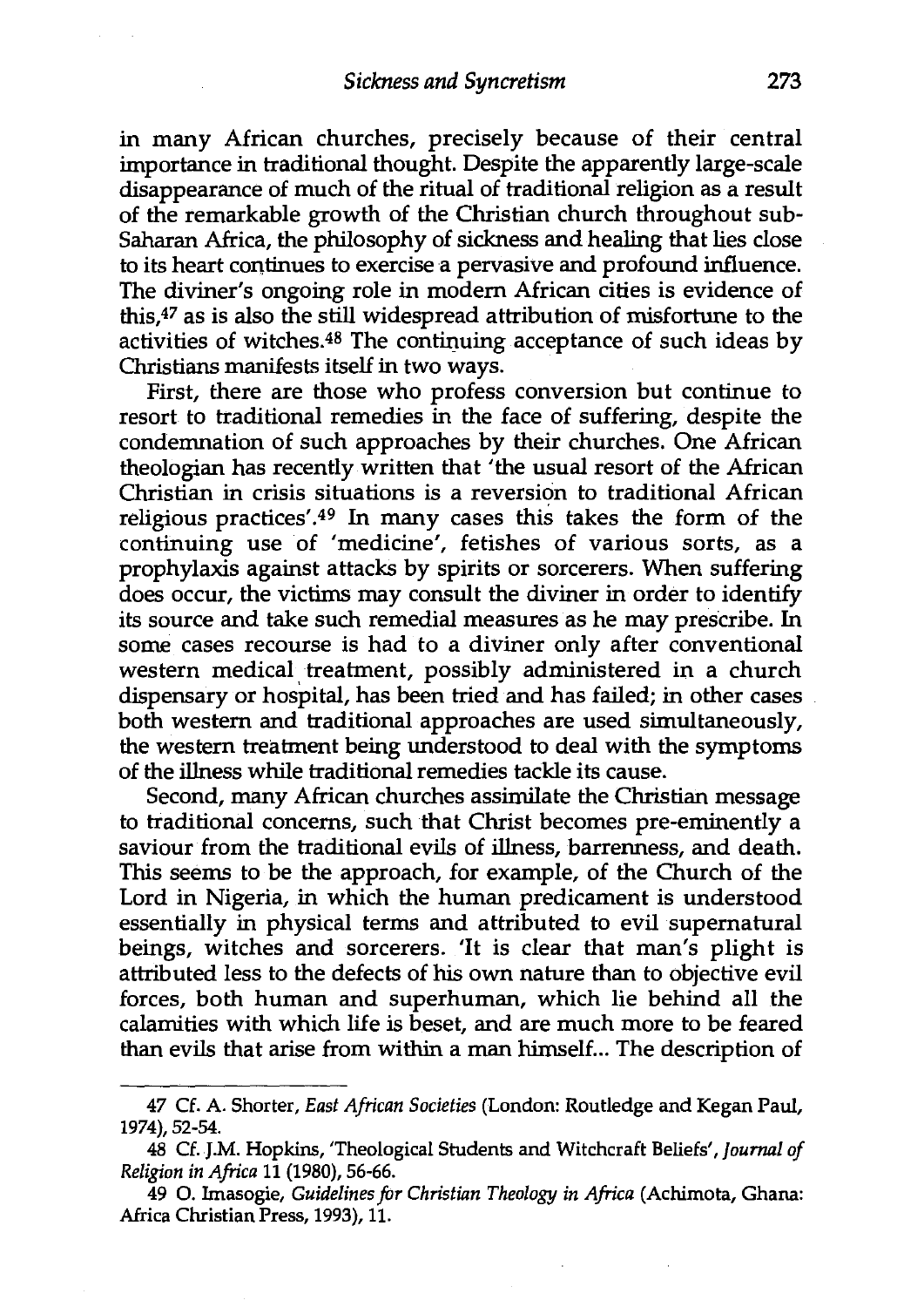the opponents, and the nature of those which appear most frequently, are in full accord with the major concerns in African religions.'<sup>50</sup> Where reference is made to sin it is understood in an African rather than a biblical sense, as 'an aberration or misfortune that disturbs the harmony of the social and cosmic order... which may be set right by the proper human action, to repair, restore, or revitalize'.<sup>51</sup> Accordingly salvation is conceived in practical and therapeutic terms as a deliverance from the powers of evil, and especially from sickness, rather than from sin,<sup>52</sup> and Christ's death is similarly related to traditional rather than biblical priorities. 'Christ therefore delivers from objective evils and revitalizes man in his weakness, but does not atone for human sin.'S3 In consequence the central importance of the primitive Christian creed which Paul transmitted to the Corinthians 'as of first importance' (1 Cor. 15:3-4), and which interprets the work of Christ precisely in its relation to human sins ('Christ died for our sins in accordance with the Scriptures...'), is obscured in favour of a message, shaped in largely traditional terms, of deliverance from the physical aggression of occult powers.

Peel's account of the Nigerian Aladura churches suggests an approach very similar to that of the Church of the Lord.<sup>54</sup> The Aladura employ anti-witchcraft methods very similar to those of traditional witch-finding cults, having in large measure accepted traditional beliefs about occult aggression and grafted them into a Christian doctrinal structure in which witches and sorcerers are agents of Satan. During revivals in the 1930s many people renounced evil practices including witchcraft and publicly destroyed their medicines. It was believed that witches had to confess if they drank specially sanctified 'holy water', and many previously under suspicion drank in order to clear themselves.<sup>55</sup> Among the Zulu Zionist churches of South Africa the healing message is very much the pivot of all church activity. Traditional emphasis on the role of witches and sorcerers in the aetiology of disease is retained, and Zionist prophets function effectively as Christian witch-finders who

<sup>50</sup> HW. Turner, *African Independent Church* (Oxford: Clarendon, 1967), Vol. II, 305-306, on the hymnology of the church of the Lord. Turner claims (71) that prayer in the church reflects the same priorities.

<sup>51</sup> Turner, *African Independent Church,* 360.

<sup>52</sup> Turner, *African Independent Church,* xvii.

<sup>53</sup> Turner, *African Independent Church,* 349.

<sup>54</sup> J.D.Y. Peel, *Aladura: A Religious Movement among the Yoruba* (London: OUP, 1968), 114-56.

<sup>55</sup> Peel, *Aladura,* 96.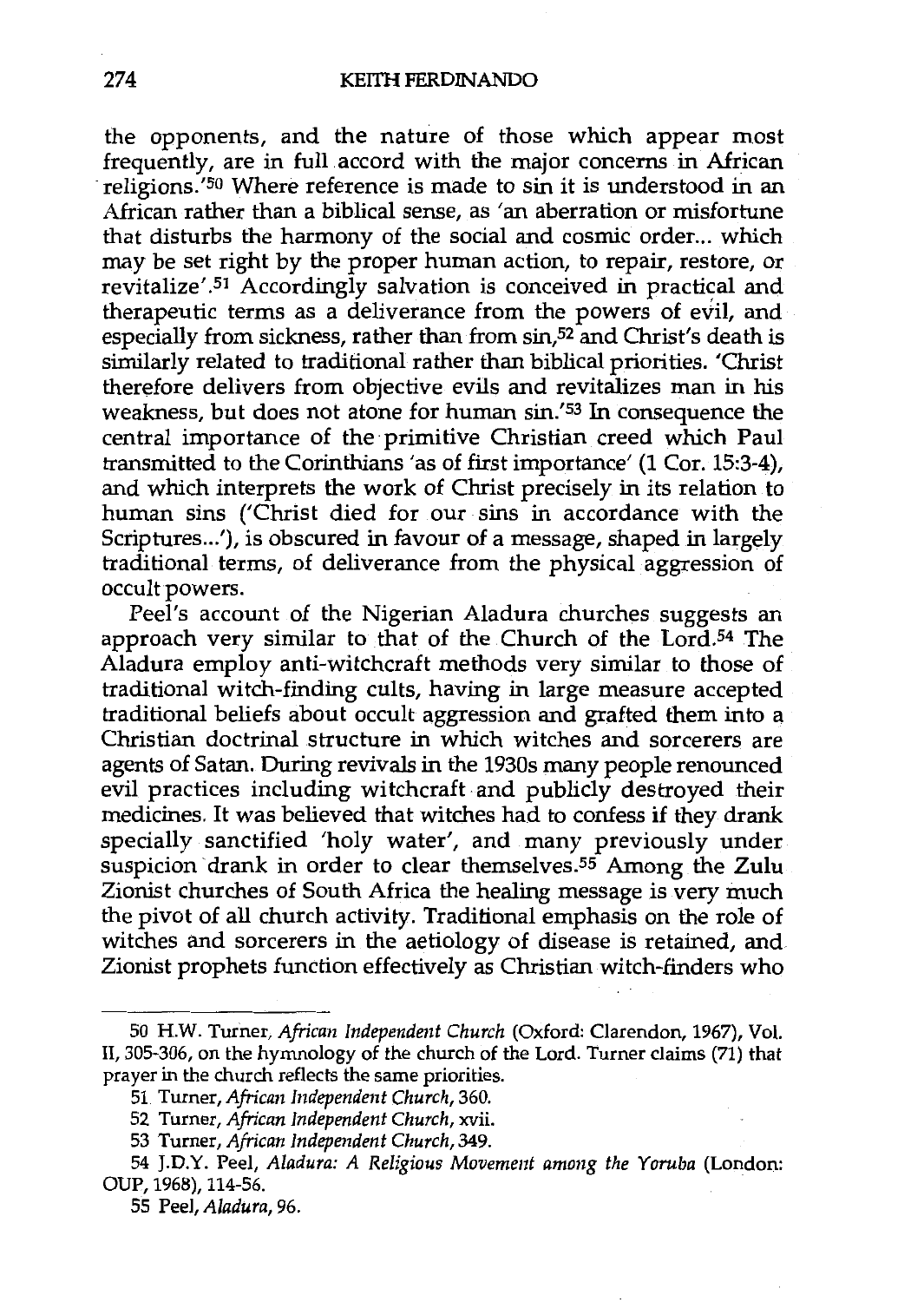also purvey a Christian protective magic.56 Similarly in the Shona Apostolic Churches of Zimbabwe, 'prophets' identify witches much like traditional diviners, allegedly under the inspiration of the Holy Spirit; a Harare Apostolic Church even employed ordeals in which people had to pass through a fire and, if their clothes caught light, they were deemed to have 'sinned'.57

Baëta and Mbiti claim that tendencies such as these are widespread.<sup>58</sup> Baeta focuses on Ghana and argues that it is specifically the 'separatist churches' (that is, those which have broken away from the traditional missionary churches) which interpret salvation in traditional African terms. 'The Christianity offered by the separatist churches may be described as a power for overcoming the ills of the secular aspect of life.'59 As in the Church of the Lord, "'sin" is really relevant only in so far as it is a potent cause of bodily, mental, and social disorders'.<sup>60</sup> However, according to Mbiti such an understanding of Christianity does not exist in the independent churches alone; in 'missionary or historical churches, it is highly doubtful that African Christians understand its [i.e. sin's] centrality in the New Testament teaching about atonement and redemption... Converts appreciate more deliverance from the physical evils than anything else that would be in the nature of spiritual or moral depravity'.61 Consequently Jesus is perceived as a Saviour not so much because of the cross but 'because he is linked up with God who, by virtue of his almightiness, can and does rescue or save the needy'.62

Syncretism thus takes either a private or a community form. Where the church denounces traditional approaches to suffering and restoration its members may nevertheless resort to them when in trouble, despite the disapproval of the church leaders and the possible application of disciplinary procedures. Alternatively many churches may themselves 'baptise' the traditional understanding of

- 60 Baeta, 'Conflict', 293.
- 61 Mbiti, ' $\acute{o}$  σωτήρ ήμων', 408.
- 62 Mbiti, ' ο σωτήρ ήμων', 402.

<sup>· 56</sup> B. Sundkler, *Bantu Prophets in South Africa* (London: OUP, 1961), 255ff.

<sup>57</sup> J.R. Crawford, *Witchcraft and Sorcery in Rhodesia* (London: OUP, 1967), 233-34.

<sup>58</sup> C.G. Baeta, 'Conflict in Mission: Historical and Separatist Churches', in G.H. Anderson (ed.), *The Theology of the Christian Mission* (New York: Abingdon, 1961), 290ff.; J.S. Mbiti, ' $\dot{\text{o}}$  owr $\dot{\text{m}}$   $\dot{\text{m}}$  w as an African Experience', in B. Lindars and S.S. Smalley (eds.), *Christ and the Spirit in the New Testament* (Cambridge: CUP, 1973), 397-414.

<sup>59</sup> Baeta, 'Conflict', 293.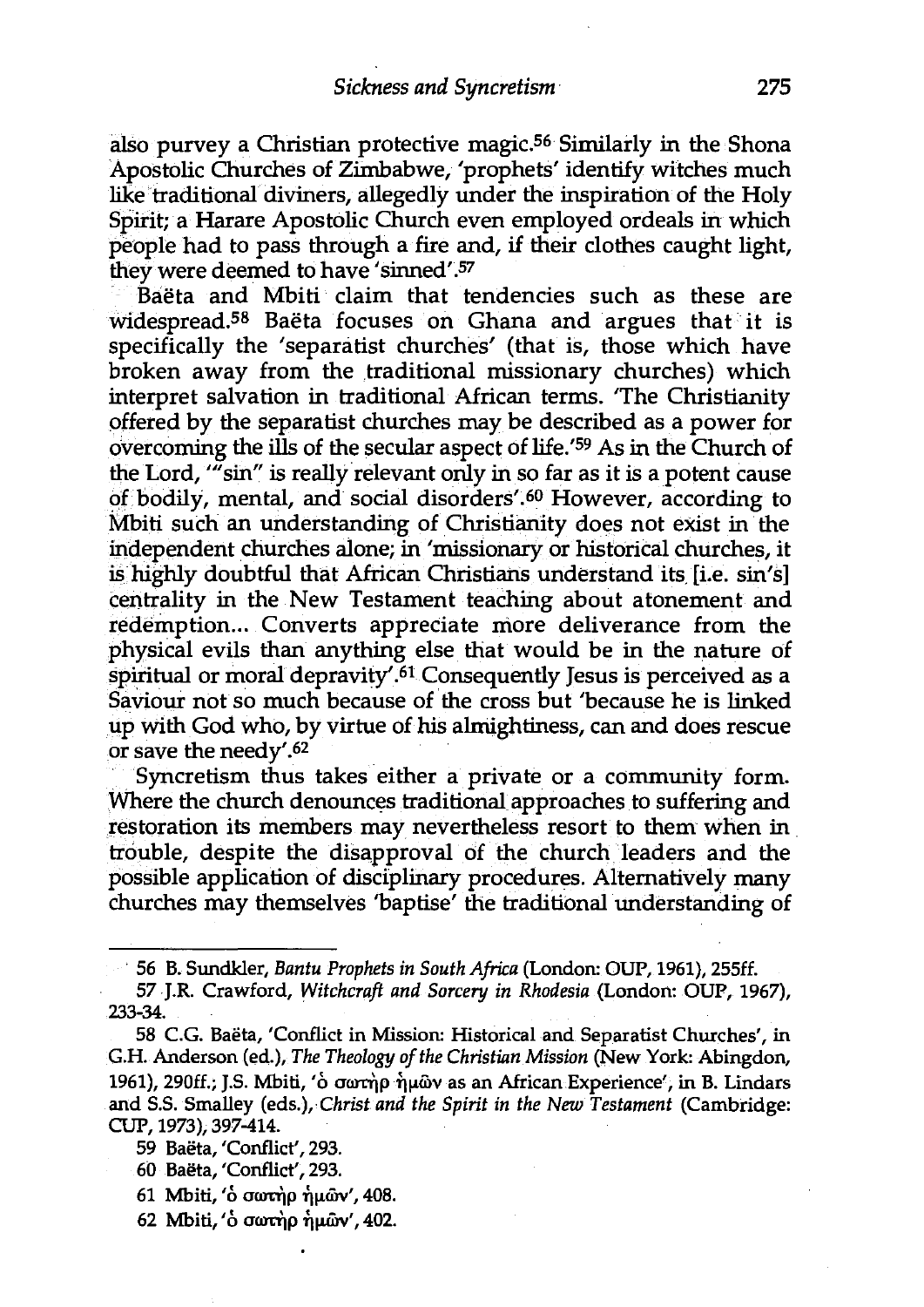suffering into their teaching and practice, adopting rituals which approximate to the traditional remedies, and thus make it unnecessary for their members to seek solutions to their misfortunes from traditional specialists. Christ is then perceived as the supreme doctor, the focus of whose work is to protect and deliver from the hostile forces which cause illness. The popularity of this latter approach is shown to some degree by the multiplication and numerical strength of the 'independent' churches, many of which employ it in one form or another.

## 3. **A Contextual Approach**

In large measure the origin of such syncretism lies in a failure effectively to contextualise the gospel, both at the theological and the practical level, in order to address African concerns both adequately and biblically.63 For many of the more orthodox churches the theological response to syncretism of this sort consists primarily of a repudiation of the practices of traditional religion, based on biblical denunciations of similar activities. For example many of the procedures condemned in Deuteronomy 18:9-14 are essentially divinatory,64 and the original Israelite recipients of the text are exhorted to pay heed to the prophetic word of the Lord (18:15-22) rather than to diviners. The prohibition is therefore easily and fittingly applied by the church to traditional African divination, which is similarly to be abandoned in favour of attention to the preaching of the Bible. Similarly, traditional veneration and propitiation of ancestors are rejected, in part because they are perceived as a form of worship and thus a breach of the persistent biblical denunciation of all worship other than that which is offered to God alone,65 and in part because they are identified as a violation of the frequent biblical proscriptions of necromancy.<sup>66</sup>

<sup>63</sup> The notion of contextualisation is discussed fully in D. Hesselgrave and E. Rommen, *Contextualization* (Grand Rapids: Baker Book House, 1989). The apostolic or orthodox didactic approach they advocate (149, 155) is that on which the present discussion is based since it alone maintains the integrity of the historic Christian faith by its insistence upon the final authority of Scripture, and thereby avoids its relativisation by cultural considerations.

<sup>64</sup> Cf. S.R. Driver, *Deuteronomy,* ICC (Edinburgh: T.&T. Clark, 1895), 223ff.; P.C. Craigie, *The Book of Deuteronomy,* NICOT (Grand Rapids: Eerdmans, 1976), 260-61.

<sup>65</sup> As in the first commandment, for example, 'You shall have no other gods before me' (Exod. 20:3).

<sup>66</sup> Lev. 20:27; Deut. 18:11; Isa. 8:19-20; 19:3; 65:2-4.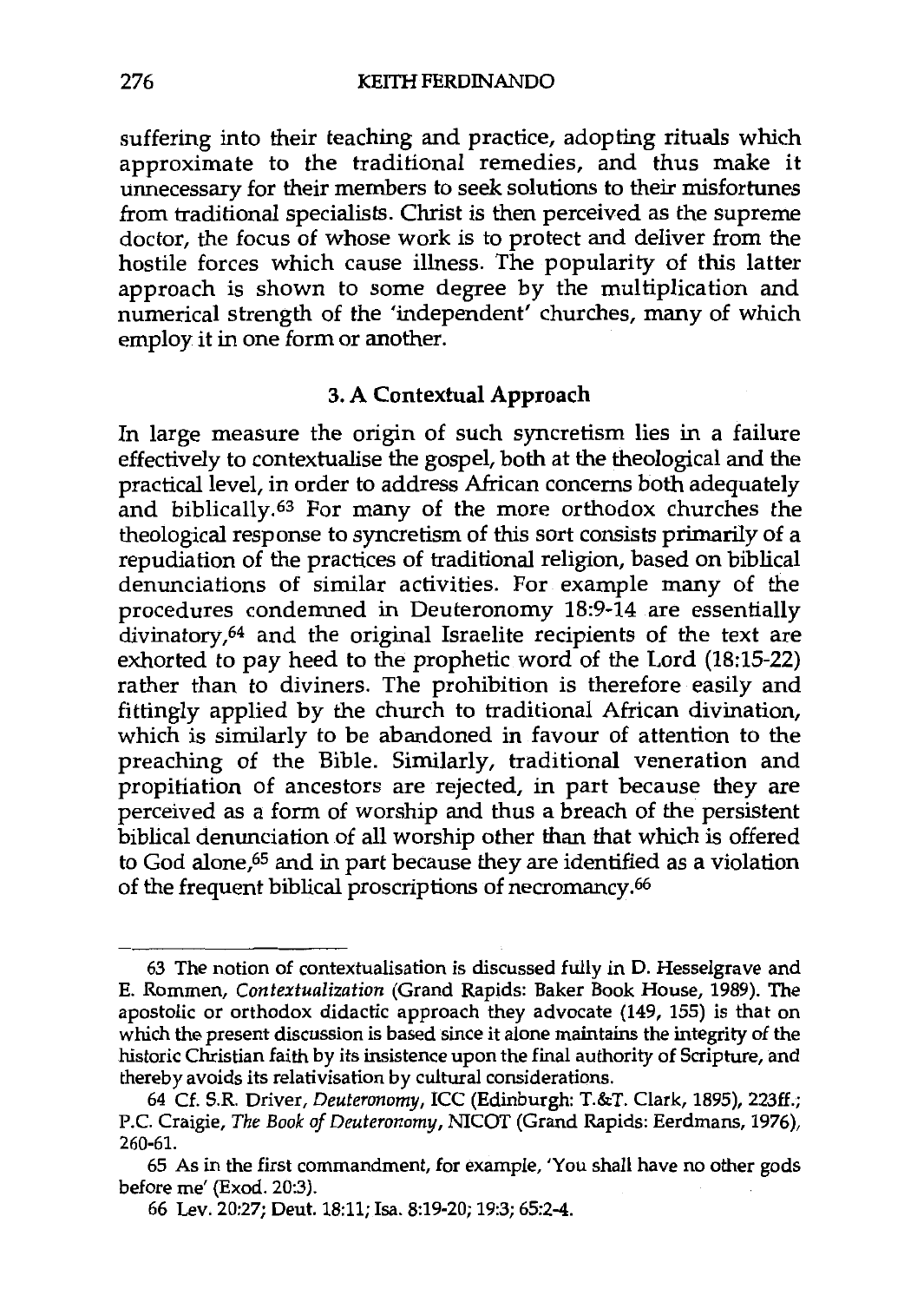The denunciatory approach is valid and necessary but in need of qualification in two directions. First, care is needed to apply the biblical injunctions and prohibitions appropriately. The Bible condemns the practice of sorcery, for example, on a number of occasions,67 and its denunciations and warnings may properly be addressed to contemporary African practitioners of sorcery and witchcraft, whose malevolent purpose is basically the same as that envisaged by the sorcerers denounced in the Bible. An absolute rejection of traditional African *beliefs* in sorcery and witchcraff cannot however claim biblical warrant but seems rather to reflect a western rationalistic worldview.68 Nevertheless, such has often been the approach of western missionaries and writers, some of whom identify witchcraft *accusation* as the real source of suffering in human relationships. It is undoubtedly true that accusation can cause immense and unjust suffering to the accused, but this need not mean that 'the belief in witchcraft is a tragic error'.69 The denunciations of such practices in the Bible would seem to imply that their efficacy is assumed by its writers, although not necessarily to the extent presupposed in African thought, nor with all the exotic trappings ascribed to the African witch or sorcerer. Denial of the *possibility* of mystic aggression apparently entails responding to traditional fears by seeking to replace the traditional worldview with a western one, rather than by the pursuit of a distinctively biblical approach to the problem.

Second, the denunciation of traditional practices such as divination is inadequate if the 'felt needs' to which they were responses are not satisfactorily met. To condemn the use of diviners and traditional protective medicine without offering an alternative structure within which to cope with both the reality of present suffering and the fear of future suffering, is simply to leave the individual feeling exposed and helpless in the face of hostile forces. It is for this reason that members of orthodox churches frequently have recourse to diviners and traditional doctors despite the disapprobation of their churches, or alternatively leave their churches to join those which claim to offer defence against witches

<sup>67</sup> Deut. 18:10; Ezek. 13:17-23; Gal. 5:20; Rev. 18:23; 21:8; 22:15.

<sup>68</sup> A number of prominent African scholars have affirmed the reality of mystical aggression: cf. J.0. Awolalu, *Yoruba Beliefs and Sacrificial Rites* (London: Longman, 1979), 91; Erivwo, referred to by Hastings, *African Christianity,* 73; E.B. Idowu, 'The Challenge of Witchcraft', *Orita* 4 (1970), 9; Mbiti, *African Religions,*  198.

<sup>69</sup> Parrinder, Witchcraft, 16; cf. A. Shorter, *Jesus and the Witchdoctor* (Maryknoll: Orbis/London: Geoffrey Chapman, 1985), 95-96.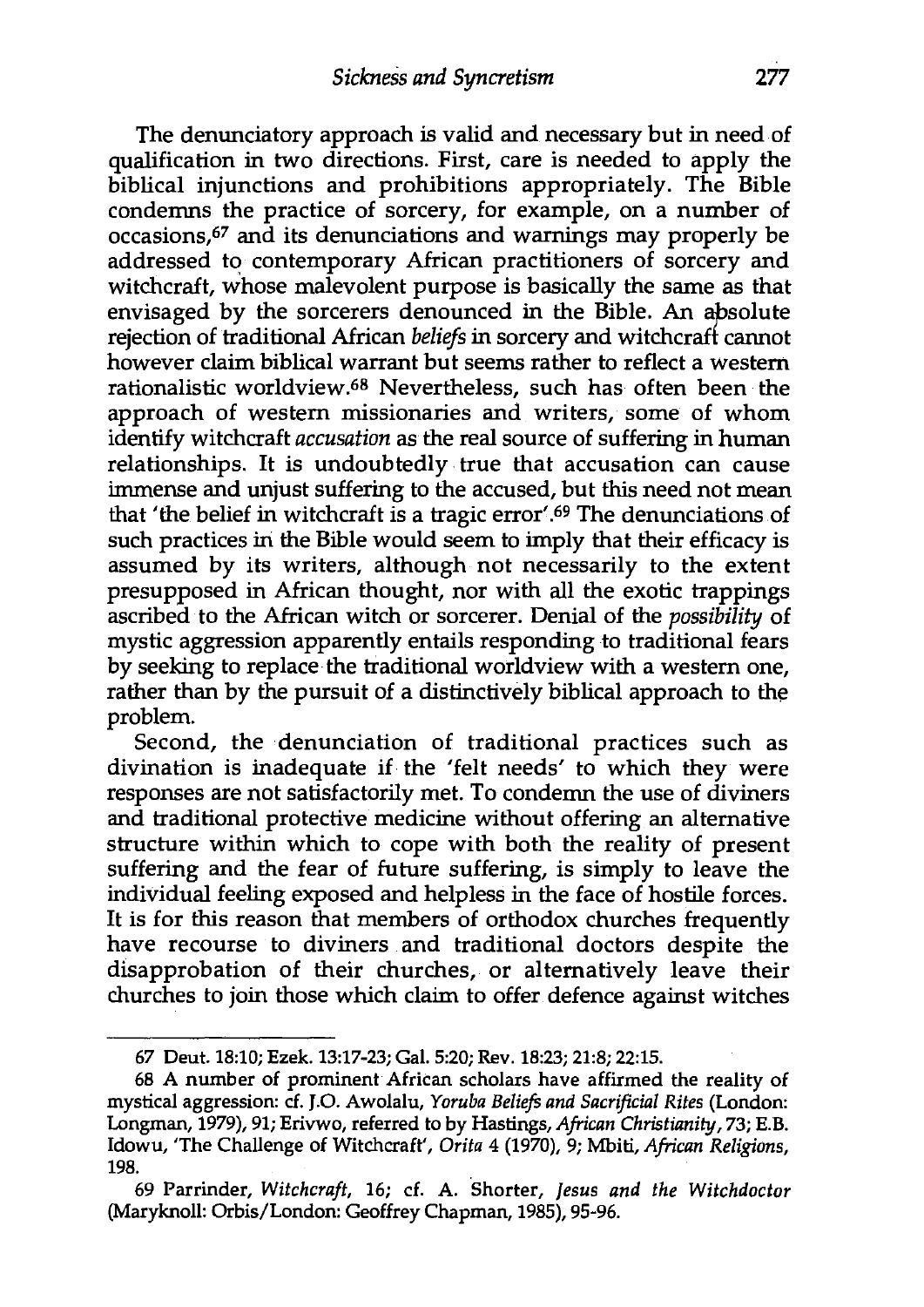and deliverance from the effects of their attacks. What is required is to replace the traditional structure of understanding with one that is authentically biblical (while not being western), but which nonetheless responds effectively to traditional concerns. Such a transformation of worldview is vital if professing Christians are to live out their faith: it is the model of reality to which people adhere which shapes their decisions and behaviour.<sup>70</sup>

Certain central themes of biblical theology are particularly important to the development of such a biblical structure of understanding. Firstly, the consistent and continuous biblical emphasis on the sovereign rule of God within his creation substantially qualifies traditional African emphasis on the role of lesser spiritual agencies in human affairs. It is because of its stress on divine sovereignty that biblical demonology is so restrained in comparison with that of many of the surrounding peoples: there is little space left for independent demonic activity in a universe conceived to be under the rule of an almighty God. It is frequently made clear that the operations even of supernatural beings hostile to God proceed only by his permission and within limitations he defines.71 While this does not deny their freedom and consequent responsibility, it tends to reduce them to the level of secondary causes within God's overriding purposes. Of particular significance is the fact that this is not affirmed simply as doctrinal truth, but is also the basis of response to actual suffering. In the Bible belief in divine sovereignty does not entail passive acceptance on the part of sufferers but the vigorous pursuit of God who has permitted and who controls the suffering. Thus Job complains to God, as do Habakkuk, the psalmists who experienced suffering, and the apostle Paul (in 2 Cor. 12:7-9). It is this existential recognition of God's sovereignty which is absent from African traditional religion, whose Supreme Beings are not generally understood to exercise such a sovereignty: 'many supreme gods are like African sacred kings: they reign but they do not rule... [they] remain in the background of religious life.'72 Thus in the living experience of the adherents of African religion, it is the world of lesser spirits, and that of witches and sorcerers, which is of dominant spiritual and existential concern. While the biblical writers understand the invisible world as a monarchy in which God rules over spirits and men, both good and

<sup>70</sup> Cf. P.G. Hiebert, *Cultural Anthropology* (Grand Rapids: Baker Book House, 1976), 14-16.

<sup>71</sup> In Job 1-2 for example; or throughout the book of Revelation.

<sup>72</sup> Ray, 'African Religions', 64; see also n. 21 above and the quotation from Hastings (at n. 22).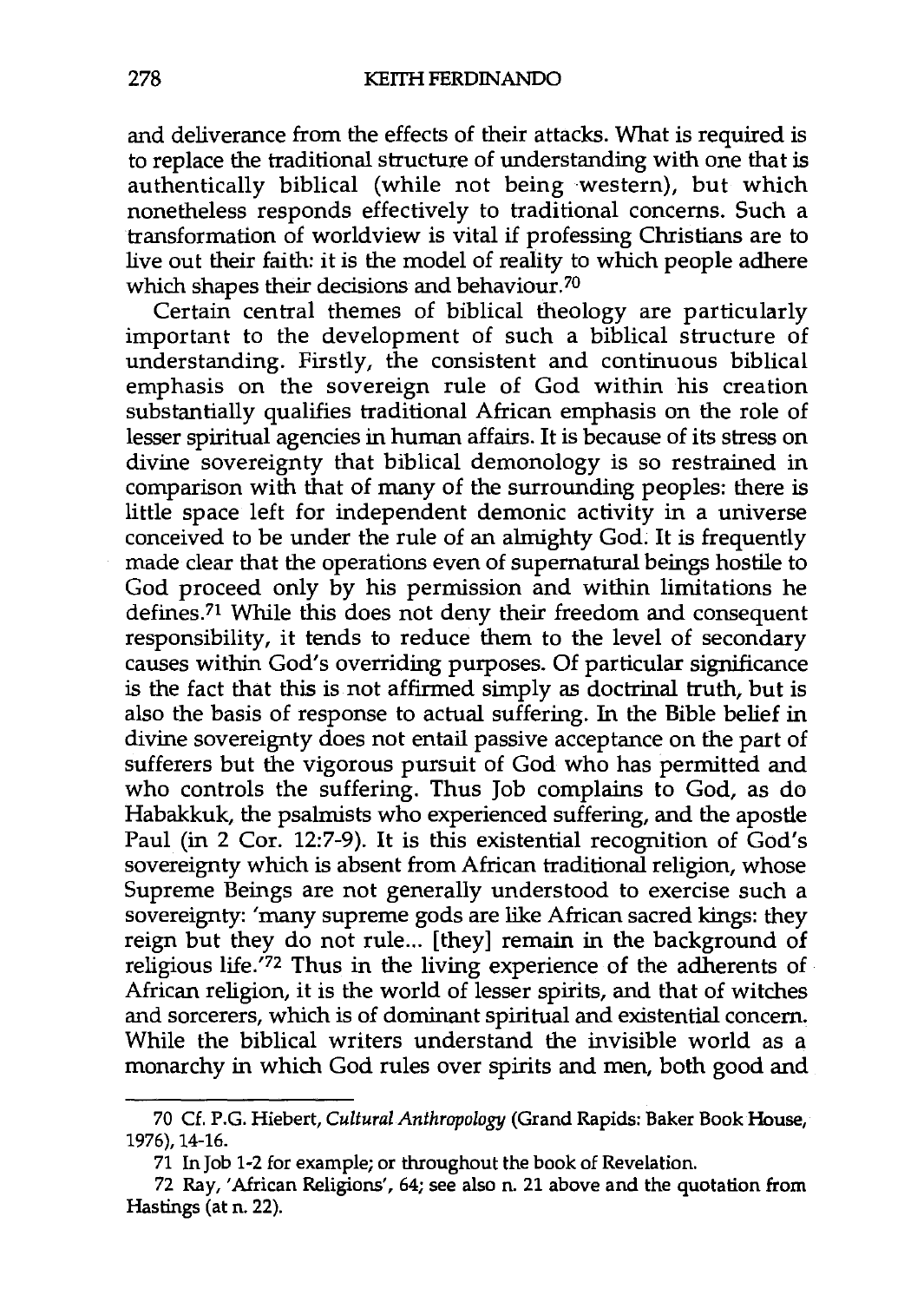evil, African traditional religion gives rather the impression of an anarchy of spirits and of occult forces, over which God may in principle be supreme, but in which he rarely if ever intervenes. This in turn explains the fear and uncertainty often experienced in traditional Africa; the individual is conscious of being at the mercy of a variety of unpredictable spiritual forces, whose activities are in practice largely unrestrained. Accordingly the doctrine of the sovereignty of God, especially in relation to all demonic and occult agencier, should be one of the major emphases of a contextualised proclamation of the gospel in Africa.

Secondly, the experience of suffering must be set in the context of the Christian doctrine of the 'fall': it is 'the effluent of the fall, the result of a fallen world'.<sup>73</sup> The absence of a developed notion of a fall in traditional thought coupled with the belief that all suffering is caused rather than simply fortuitous, has tended to mean that every isolated case of suffering must be associated with some specific cause. The diviner is accordingly consulted to identify the cause and prescribe a response. The biblical concept of the fall, however, implies that suffering and death exist as an inevitable part of the world as it is, and that the identification of *special* causes of particular cases of suffering is not necessary in order to understand them.74 'The key is to see the problems of life... as manifestations of the larger problem of sin and death in the world. The failure to make this connection represents the great weakness of African traditional faiths.'75 Nor is this to deny the possible instrumentality of secondary agents, whether demonic or human, in the aetiology of suffering in certain instances. As has been suggested already, the role of sorcerers in some suffering seems to be presupposed by certain passages of the Bible, and that of Satan and demons is even more evident.76 Nevertheless, maleficent occult attacks of both demonic and human origin are treated with considerable reserve in the Bible, both because the accent is on the fundamental importance of human sin and fallenness as the source of suffering, and also because of the biblical emphasis on the sovereignty of God (as noted above), which relegates spirits, sorcerers and all other agents to a secondary role.

Thirdly, traditional African notions of evil should be heavily qualified in the light of biblical priorities. In African thought the

<sup>73</sup> D.A. Carson, *How Long, 0 Lord: Reflections on Suffering and Evil* (Leicester: IVP, 1990), 48.

<sup>74</sup> Cf. e.g., Gen. 3:16-19; Rom. 5:12-21; 8:19-23.

<sup>75</sup> Dyrness, *Learning about Theology,* 55.

<sup>76</sup> E.g. in Job 1-2; Luke 13:10-17; Acts 10:38; 2 Cor. 12:7.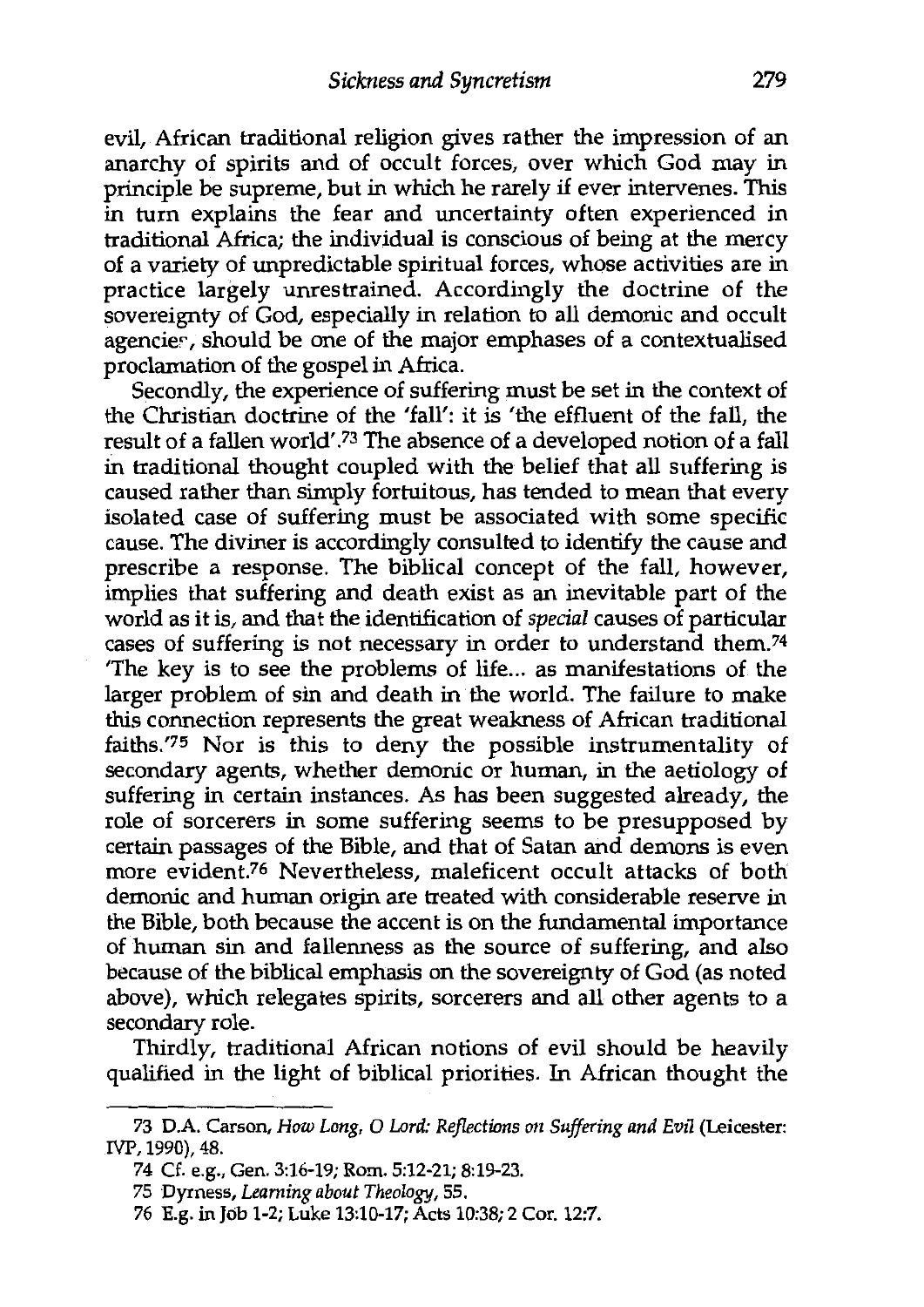primary evil is physical affliction, of which sin may be a cause; in biblical terms the primary evil is sin, of which physical suffering is a symptom and a sign.<sup>77</sup> Thus the biblical approach is theocentric: evil is pre-eminently that which offends a holy God, provoking his judgment, and human suffering issues from that. In contrast, the African perception is fundamentally anthropocentric: evil is that which hurts human beings, although it may be caused by offences committed against God or other spiritual beings, including ancestors. The contrast is equally valid when applied to notions of evil supernatural powers in African religion and the Bible. In African terms the evil inflicted by spirits is essentially physical; in the New Testament it is primarily spiritual and moral, although the physical aspect is not absent.78 When the traditional African emphasis is imposed upon the Christian message the result, as noted, is that Christ is understood primarily as a saviour from physical ills rather than as one who reconciles men and women to God by dealing with their sins. This is not of course to deny that the work of Christ has implications for the physical creation, including the bodily ills of mankind, but in the biblical conception this is logically secondary to the primary purpose of Christ's work, the remission of sins.7<sup>9</sup> Likewise the primary, although not the only, role ascribed to the Holy Spirit by the New Testament writers is the regeneration, sanctification and preservation of believers.<sup>80</sup>

Nevertheless, fourthly, the work of Christ is to be understood also as a victory over all the forces of evil, as numerous passages of the New Testament affirm.81 The proclamation of *Christus Victor* over all

79 Paul's reference in 1 Corinthians 15:3 to the primitive Christian creed, already noted above, is significant, and indeed representative of the testimony of the New Testament as a whole. Guthrie, concluding his discussion of the 'mission of Christ', refers to the 'many different aspects of the meaning of the death of Christ' but goes on to speak of 'the one basic truth that Christ died for sins': Donald Guthrie, *New Testament Theology* (Leicester: IVP, 1981), 507.

80 It would be instructive in this connection to consider how the doctrine of the Holy Spirit is understood in the theology of some African churches, but this would be beyond the scope of the present discussion.

81 John 12:31; Eph. 1:20-21; Col. 2:13-15; Heb. 2:14-15; 1 Pet. 3:19-22; Rev. 12:1-12. It is impossible within the scope of the present essay to discuss the significance of the passages mentioned. However, for 1 Peter 3:19-22 see discussion by W.J. Dalton, *Christ's Proclamation to the Spirits: A Study of 1 Peter 3:18-4:6* (Rome: Editrice Pontificio Istituto Biblico, 1989); on Revelation 12:1-12,

<sup>77</sup> Shorter, *Jesus and The Witchdoctor,* 36-37.

<sup>78</sup> The Old Testament contains very few unambiguous references to demons. In Job 1-2, 1 Chronicles 21:1 and Zechariah 3:1-2 (the) Satan is himself principally active as an agent of moral and spiritual attack, although in Job that attack takes the form of terrible physical persecution.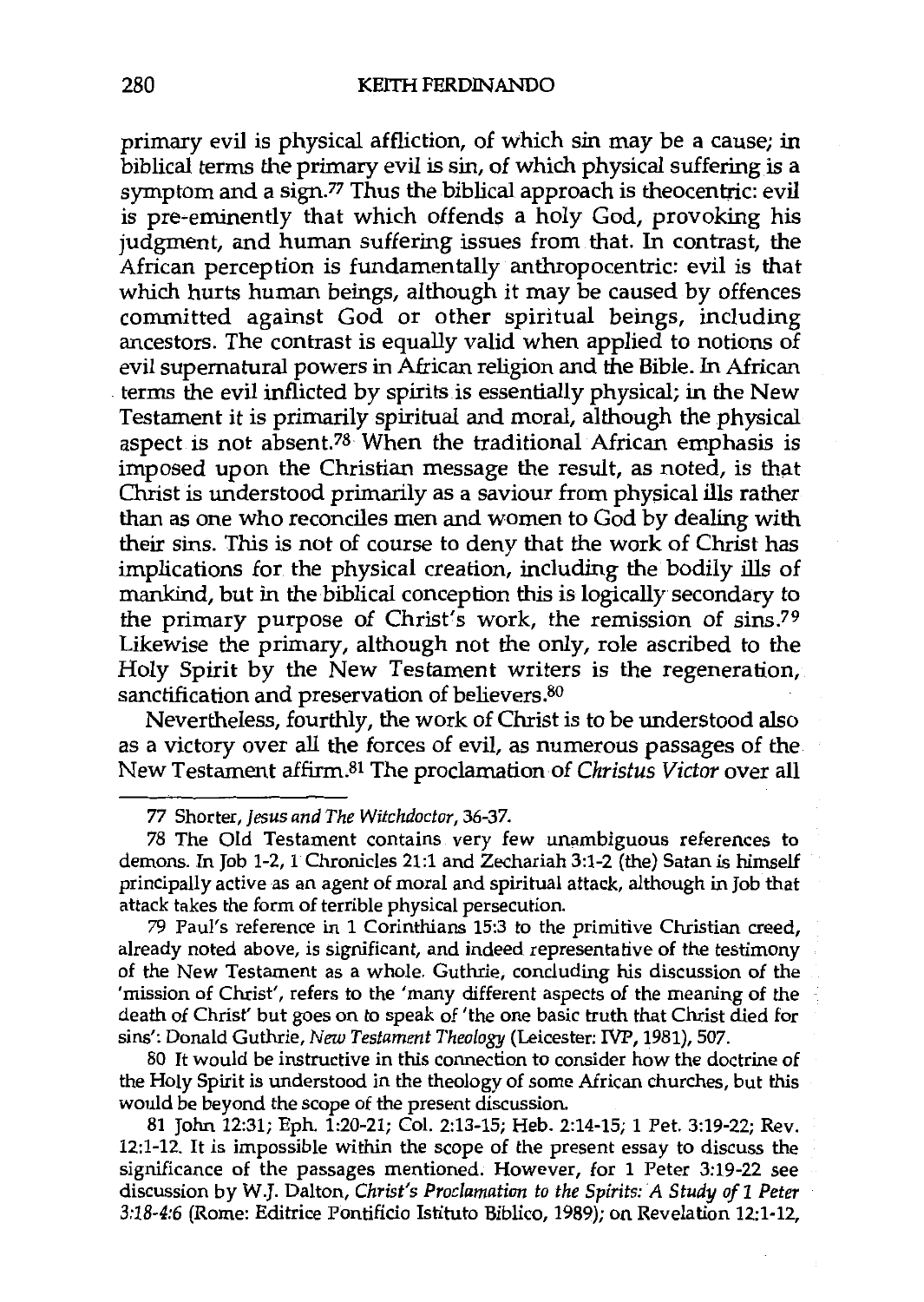the 'principalities and powers' is vital to the contextualisation of the gospel in Africa, responding as it does to profound fears of the supernatural world. Of parallel importance are references to the victorious Spirit, as in Acts 13:6-12 where Paul, 'full of the Holy Spirit', overcomes the opposition of Elymas, a 'child of the devil'. Nevertheless it should not be supposed that such a message is *the*  gospel for Africans. Jacobs has argued that each society sees Christ through spectacles of its own need. Therefore as western society is ridden by guilt it sees him as a sacrifice for sin but, since the dominant African concern is fear of being overcome by evil forces, an African gospel would proclaim him primarily as deliverer from such evil forces.82 Such an approach tends again to undermine the crucial New Testament emphasis already noted, namely that 'Christ died *for our sins'.* It is of vital importance in the contextualisation of the gospel that, while *felt* needs are recognised and responded to, *ultimate* needs, which may not be felt at all, retain their priority in the teaching of the church; if not it will be a largely culturally determined and relativised gospel that emerges.83

In this connection it is significant that in the New Testament in general, and for Paul in particular, the supernatural powers of evil seem to be parasitic upon sin:84 it is precisely by addressing the problem of sin that Christ's atoning work also, in consequence, brings about the defeat of Satan and the powers. Perhaps the clearest statement in the New Testament of the defeat of the principalities and powers is found in Colossians 2:15, and it is particularly significant there that the disarming and exposure to which they are subjected *follows* the nailing to the cross of 'the bond which was against us', probably a reference to a certificate of the sinner's indebtedness before God;85 indeed it may well be precisely this 'bond' of which they are disarmed.86 Thus the message of salvation

84 Limitations of space prohibit a full defence of this position. However, outside the Pauline epistles passages such as Hebrews 2:14-15, 1 Peter 3:18-22, 1 John 3:8 and Revelation 12:7-11 may be understood in this sense.

85 E. Lohse, *Colossians and Philemon* (Philadelphia: Fortress, 1971), 108; P.T. O'Brien, *Colossians, Philemon,* WBC (Dallas: Word Books, 1987), 124.

86 O'Brien, *Colossians, Philemon,* 127.

see G.B. Caird, 'On Deciphering the Book of Revelation: I. Heaven and Earth', *ExpT* 74 (1962-63), 13; J.M. Court, *Myth and History in the Book of Revelation*  (London: SPCK, 1979), 113; P. Prigent, *Apocalypse 12: Histoire de l'exegese*  (Tiibingen: J.C.B. Mohr [Paul Siebeck], 1959), 146.

<sup>82</sup> D. Jacobs, commenting on 'Is there more than one way to do theology?' by C.R. Taber, *Gospel in Context* 1.1 (1978), 24.

<sup>83</sup> Cf. Hesselgrave and Rommen, *Contextualization,* 199ff. on the thinking of Matheny.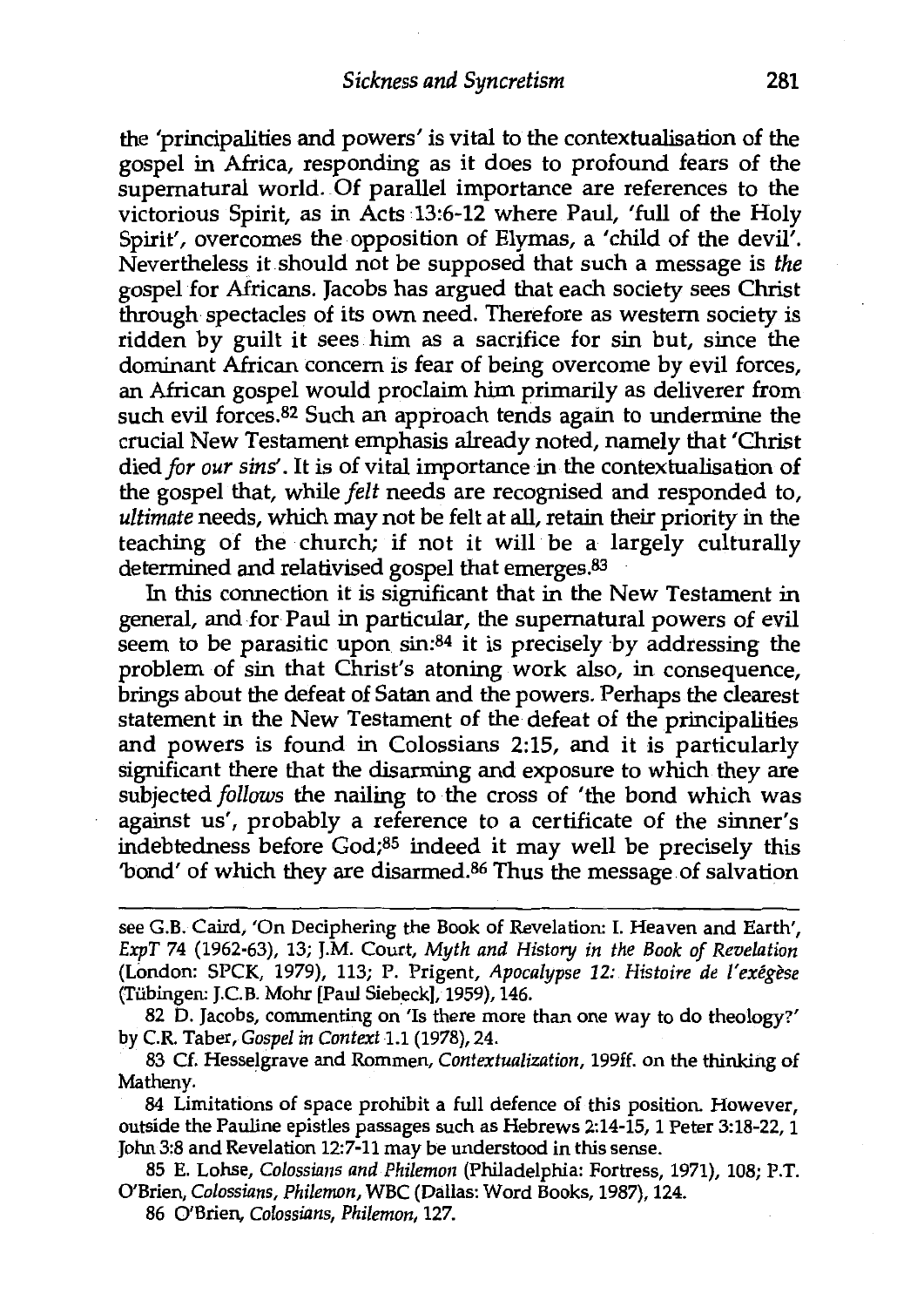from sin logically precedes that of deliverance from evil powers, and texts such as Galatians 1:4 and Colossians 1:13-14 accordingly suggest that forgiveness from sins is prior, logically though not temporally, to deliverance from supernatural powers of darkness. The substitution of a message of deliverance from such powers for that of redemption from sins would have significant implications. It would mean that those to whom such a message was brought were being identified as victims rather than sinners, their condition being caused by forces over which they had no control rather than by their 'own deliberate fault'. In moral terms the dimension of human responsibility for sins, and consequent guilt, would be undermined, and redemption would be concerned not primarily with the human moral condition, but rather with a great cosmic adversary which had somehow enslaved humanity.

Fifthly, the eschatological tension found throughout the New Testament constitutes a necessary qualification of the frequently over-realised eschatology of some African churches, which looks for a present deliverance from all physical ills. The belief that the work of Christ includes physical deliverance is not as such unbiblical, but the idea that such deliverance should always and inevitably be the immediate possession of the Christian is.87 The unrealised aspect of New Testament eschatology means that believers are still exposed to bodily afflictions. In particular they must wait for the 'redemption of the body' (Rom. 8:23; cf. also 1 Cor. 15:42-44; Phil. 3:21) and consequent liberation from all the physical and material ills associated with the present age (cf. Rom. 8:19-23), meanwhile experiencing the help and intercession of the Spirit of God (Rom. 8:26-27) but not necessarily his immediate intervention to end whatever afflictions they may be undergoing. Moreover, they are still exposed to the animosity of evil supernatural powers which, although defeated, remain active and still entrenched in the world. While the primary purpose of their attacks on believers is spiritual, the possibility of physical attack is not excluded. Clearly by inspiring persecution Satan is able to injure, even kill, believers through human agents; since that is so, and in the absence of any indication in the New Testament to the contrary, it seems likely that evil spirits would also have been considered able to injure believers *without* the intervention of human mediators. Paul suggests in 2 Corinthians 12:7 that he was himself the object of diabolical aggression, probably of a

 $\hat{\epsilon}$ 

<sup>87</sup> Cf. J. Wilkinson, 'Physical Healing and the Atonement', EvQ 63 (1991), 149-67.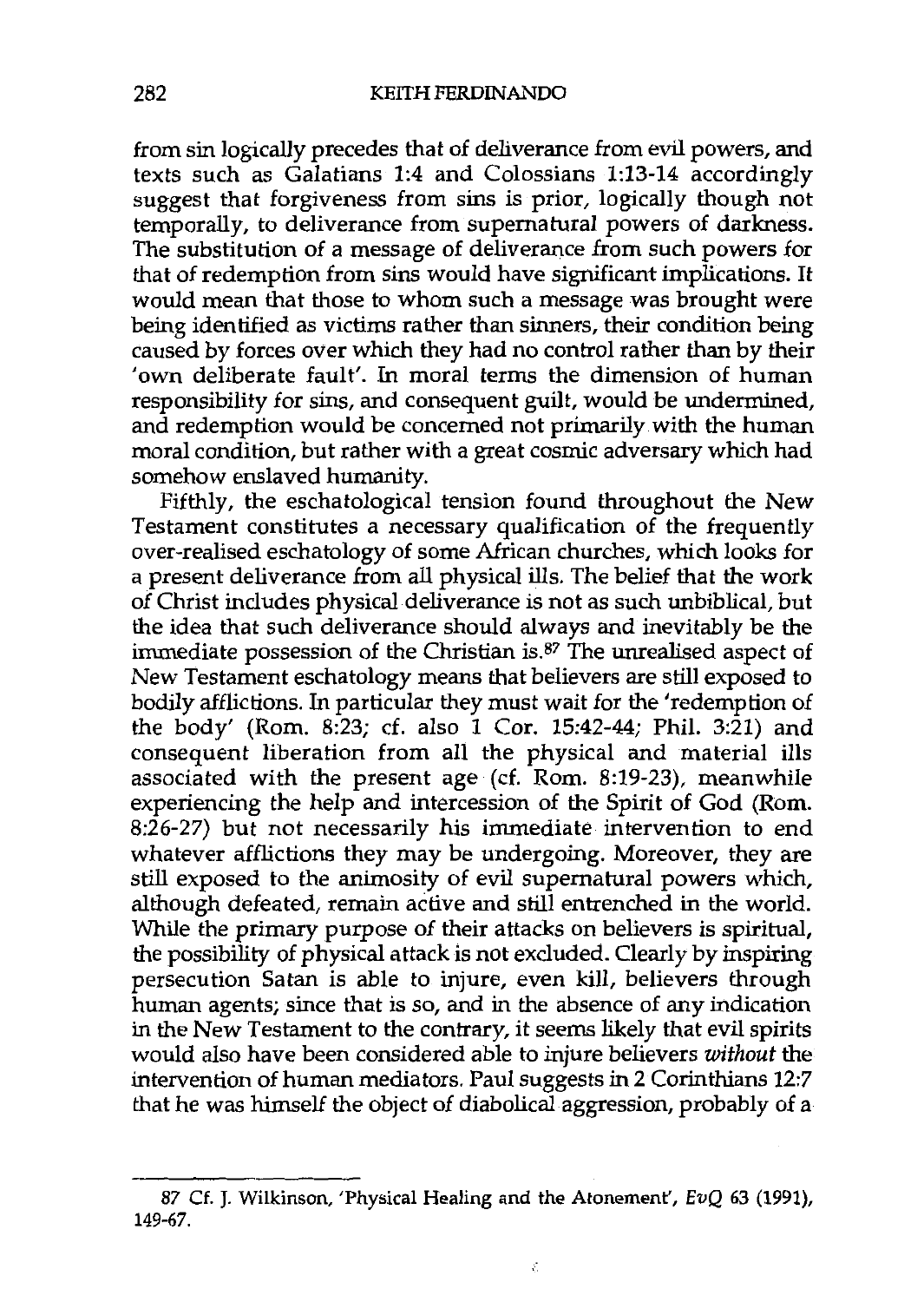physical nature,BB but the use of the divine passive, 'there was given me', along with the salutary purpose of the affliction, indicates that he understood it to have taken place by the permission of God and for the accomplishment of his purposes. The reference to Christ's exaltation and reign over the principalities and powers in Ephesians 1:20-21 implies that it is he who sovereignly permits and limits what Satan, powers and demons do to his people. This in no way entails a response of passive acquiescence on the part of Christians in the face of suffering: Paul says that he asked the Lord three times that his 'thorn in the flesh' should leave him (2 Cor. 12:8). Equally, however, it does not necessarily mean that Christ will always veto the physical aggression of evil spirits, any more than he vetoes their inspiration of persecution. What it does mean is that believers are delivered from the futile arbitrariness of demonic malevolence. A persistent New Testament theme is that the Christian's sufferings take on positive value, and one of the fruits of his justification is that he may rejoice in them (Rom. 5:3-5). Consequently, in the African context the gospel does not imply immediate deliverance from all physical ills, but it does involve a radically transformed perception of their meaning (Rom. 8:28). Moreover, from this perspective the identity of the source of affliction becomes *comparatively* unimportant.

Contextualisation must take place, however, not only at the level of theology but also that of practice, and particularly in view of the fact that African churches and western mission agencies operating in Africa are frequently heavily involved in medical work. The framework within which such work is carried out is vitally important. The simple fact that medical care is offered in a Christian institution does not necessarily imply that it is provided within an overtly Christian framework which will offer an alternative, as opposed to a supplement, to traditional approaches. Accordingly, what is required is the provision of medical care which is at the same time authentically biblical, culturally appropriate, and scientifically sound.

The care of the physically ill offered in most European and North American institutions focuses very much on the immediate clinical reasons for the malady. Such an approach is valid and has been enormously successful in tackling disease and relieving suffering. In the African context, however, a purely physical approach may well be inadequate in the eyes of the sufferers who are concerned not only about *what* is wrong with them but also about *why* they are sick.

<sup>88</sup> The nature of Paul's affliction is much disputed. Cf. the discussion in J. Wilkinson, *Health and Healing: Studies in the New Testament Principles and Practice*  (Edinburgh: Handset, 1980), ch.11.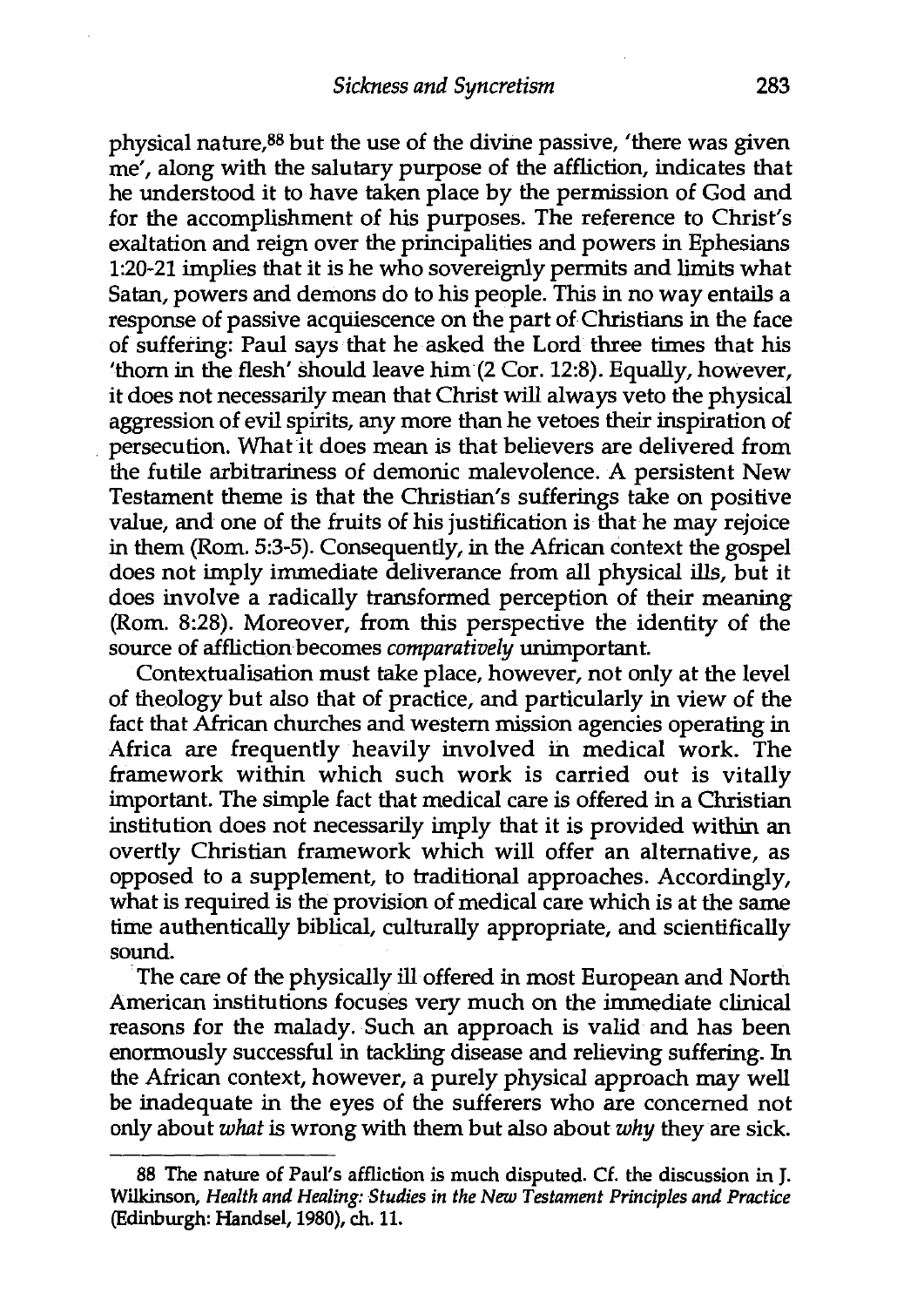If the dispensary or hospital which is treating them fails to respond to this profoundly *felt* need, they may well resort to traditional remedies and solutions in addition to the treatment offered by the hospital.89

This is not to argue for the employment of some form of Christianised divination which will detect particular causes of sickness. It is however to affirm that the concern to identify meaning in illness is not as such unsound. In John 9:2 the disciples look for reasons for the suffering of a man born blind: 'Rabbi, who sinned, this man or his parents, that he was born blind?' In his response Jesus does not deny the validity of their pursuit of meaning behind the malady, but he enlarges the field of possibilities; it is not in this case a question of anybody's sin but rather 'that the works of God might be made manifest in him'. Western medical practice, based to a large degree on naturalistic presuppositions and with a consequent emphasis on biological and chemical aetiologies of disease, excludes this whole question from its purview. It tends therefore implicitly to assume that sickness is the result of fortuitous coincidence such that the search for reasons, the question 'why', is inappropriate.<sup>90</sup> By contrast, the biblical approach is not naturalistic: 'The natural cause, what the textbooks call the aetiology of a disease, is seldom mentioned. The Scriptures invite us to look deeper than to natural causes. '91 The traditional African pursuit of the meaning behind the purely empirical causes of suffering is consequently closer to a biblical perspective than is the western reductionistic approach. In both biblical and African terms the philosophy apparently underlying western medical care is profoundly unsatisfactory in that it leaves the sufferer in an ultimately meaningless universe, where sufferings are unexplained and inexplicable.

Christian medical institutions in Africa should therefore offer medical care in a pastoral context designed to help their patients to understand their suffering and to respond to it in culturally appropriate but authentically Christian ways. Consequently, the aim must be to establish an integrated and holistic approach in which the needs of both body and soul are met. Such an approach would be contextually appropriate, paralleling that offered by traditional

<sup>89</sup> Cf. the example referred to in Taylor, *Primal Vision,* 185-86.

<sup>90</sup> R. Mikulencek, 'Science and Magic Collide in African Medicine', *Evangelical Missions Quarterly* 23 (1987), 358. Cf. A. Dopamu, 'Health and Healing within the Traditional African Religious Context', *Orita* 17 (1985), 70.

<sup>91</sup> A.R. Short, *The Bible and Modern Medicine* (London: Paternoster, 1953), 135.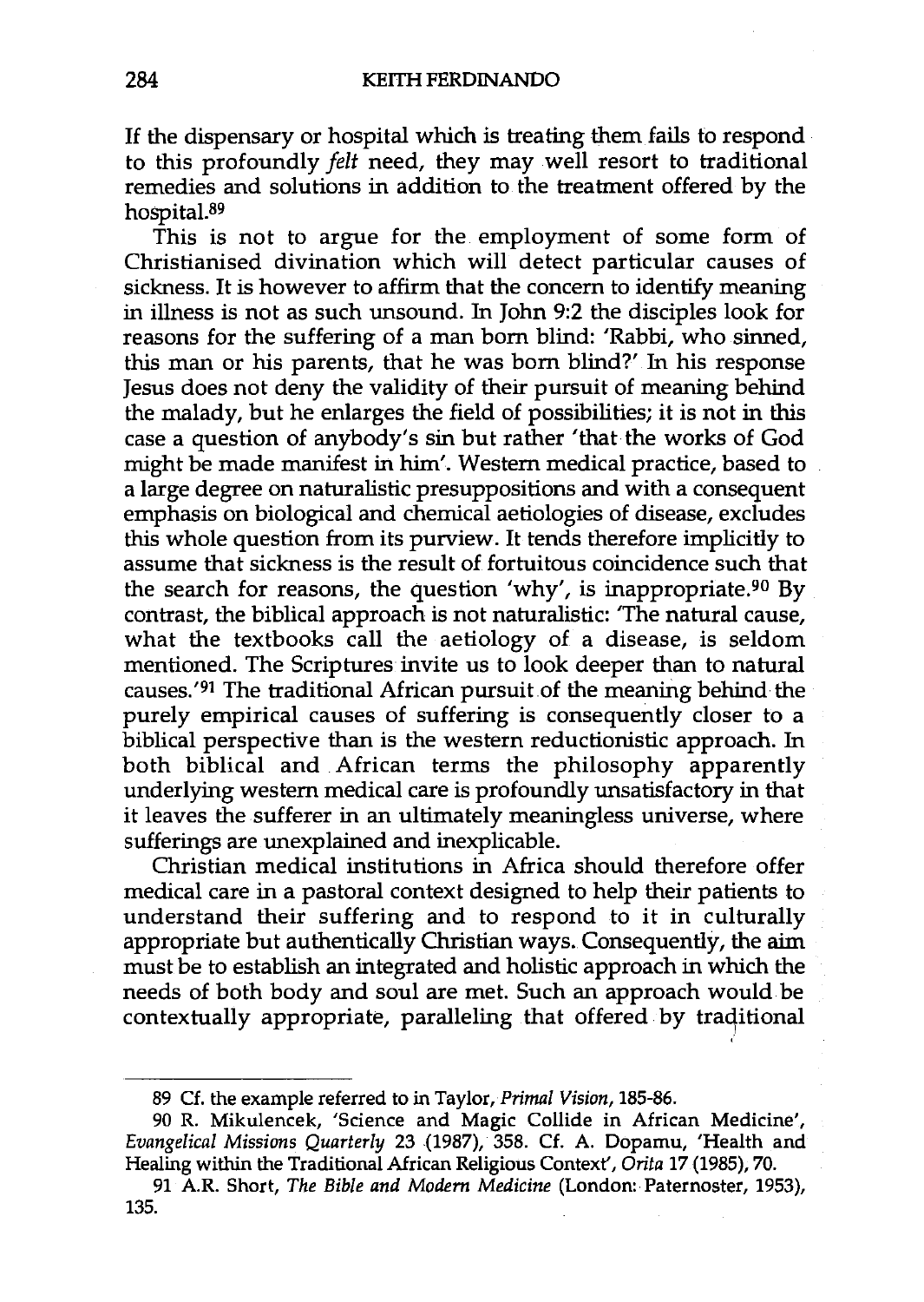diviner and doctor, and avoiding the dichotomistic western separation of soul and body.

It would be beyond the scope of the present study to elaborate in any detail the operation of an approach of this nature. A crucial element would be the development of structures of pastoral counselling in which the patients' need for an interpretative framework within which to understand their experience of suffering was adequately but biblically met. Such a provision is vital if Christian health facilities are to deal with all that illness implies for African people. In large measure the responsibility for this aspect of care might be given to those with the biblical and pastoral training and gifts necessary. Nevertheless it is important that the medical specialists themselves, doctors and nurses, share in the concern for the spiritual well-being of their charges, and in some demonstrable way participate also in this aspect of the medical work. Otherwise it risks becoming an appendix to what is perceived to be the *real* work of the hospital or dispensary, and the dichotomistic approach characteristic of the west is maintained.

The purpose of counselling would initially be to bring about a restructuring of the patients' worldview in the light of biblical priorities and concerns in order that they should interpret suffering in terms of those priorities. Such a fundamental change in their conception of reality would have a crucial impact on decisions and behaviour, contributing in particular to the abandonment of traditional responses to sickness in favour of more biblical approaches.<sup>92</sup> Further to this, however, the care of patients should seek to help them cope individually with their own particular sufferings in a biblical and positive way, being sensitive to the specific situation and needs of each one. It would not be expected that particular causes of suffering would normally be identified, but for many patients such questions would arise inevitably from their worldview and some issues might fruitfully be considered. While the notion that suffering is invariably the consequence of particular sins committed by the sufferer is emphatically rejected in, for example, the book of Job as well as the teaching of Christ (Luke 13:1-5; John 9:1-3), there are nevertheless suggestions in the Bible that *some*  suffering may be related to particular sin, as in the case of the paralytic healed at Capernaum (Mark 2:1-12), or the man healed at the pool of Bethesda (John 5:1-15). Furthermore, in the epistle of James the healing ministry of the church is set in the context of the confession of sins (5:14-16). Accordingly, an integrated response to

<sup>92</sup> Cf. again Hiebert, *Cultural Anthropology,* 14-16.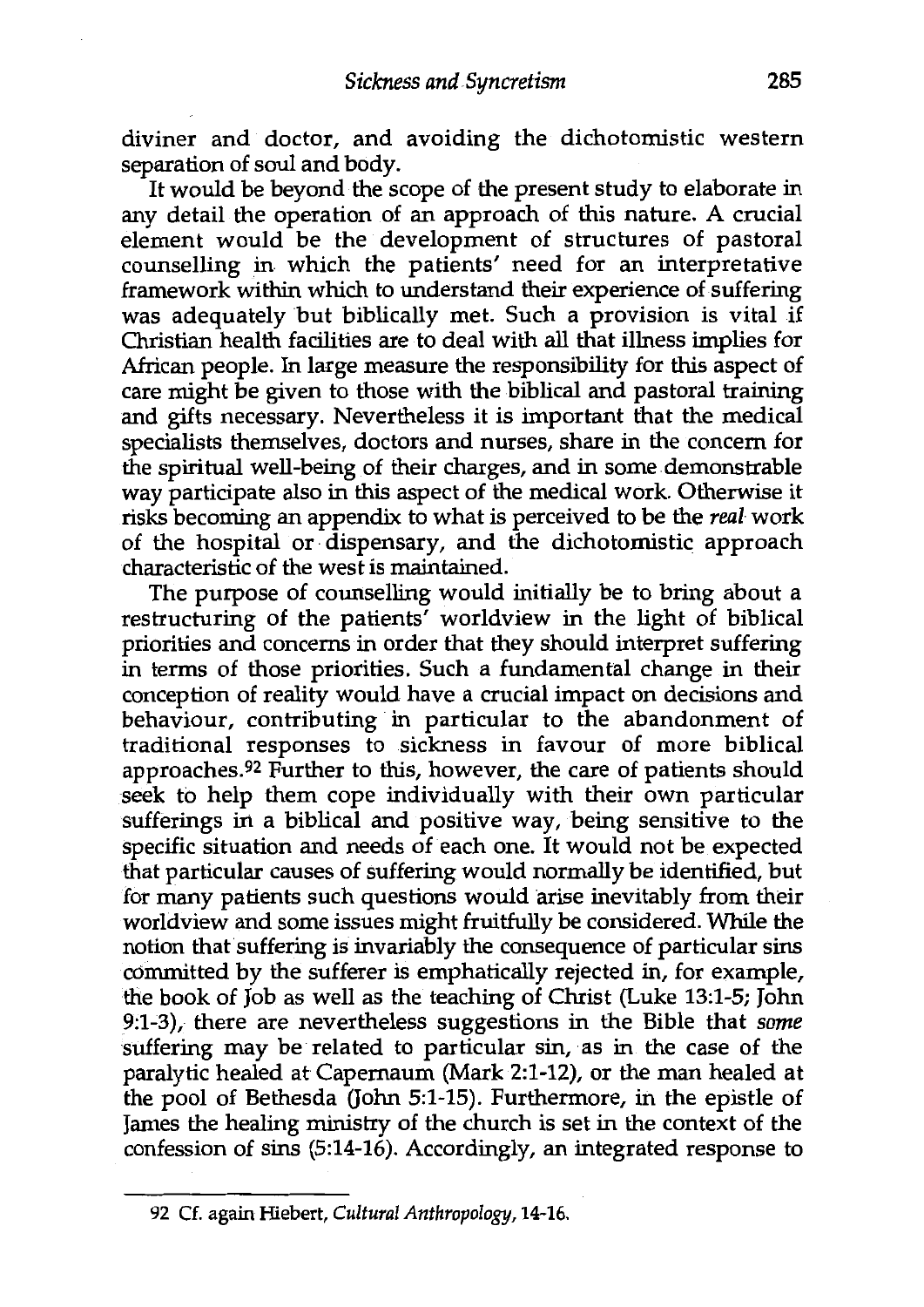sickness would be concerned for the moral condition of the sufferers and their relationship with God, and would seek through appropriate pastoral assistance and counsel to help them find forgiveness and restoration where appropriate. In addition to the relationship between sin and suffering the Bible also offers other perspectives from which sickness might be viewed: as a warning, particularly perhaps to the unconverted (Luke 13:1-5); or as the discipline which God applies to his children (Heb. 12:3-11); or as an instrument of spiritual growth (Rom. 5:3-5; Jas. 1:2-4; 1 Pet. 1:6-7).93

Perhaps the most important element of such an approach would be prayer with and for the patient, which should be a constant and ubiquitous aspect of all areas of health care, visibly uniting the physical and spiritual dimensions. In this way the doctrinal framework moves from being simply an intellectual affirmation of faith and becomes the basis of the response to sickness and suffering. It is a reminder of the fundamental biblical premise that God is the one within whose sovereignty illness takes place and from whom all healing ultimately comes.<sup>94</sup> The Bible offers numerous examples of people, such as Job, Paul, and Christ himself, who responded to suffering from the perspective of faith in the sovereign God, and many of the Psalms similarly provide examples of the living expression of such truth in situations of affliction.

#### 4. **Conclusion**

The problem of syncretism within the church is not a new one, nor is it one confined to the newer churches. Wherever it occurs, however, it undermines the health of the church and compromises its testimony. It has been argued here that in Africa syncretism is particularly likely to manifest itself in the context of sickness and suffering. The reason lies in the fact that explanations of, and responses to, suffering are at the heart of African traditional religion. Although much of the ritual expression of traditional religion has vanished under the impact of Christianity, the worldview of which it was an expression continues to be powerfully influential even among those who have converted to the Christian faith. Accordingly, when confronted with sickness they are apt to respond in traditional ways, especially when the church seems unable to offer any defence against, or response to, the supposed causes of their suffering.

<sup>93</sup> Cf. Carson, *How Long* O *Lord?* part 2, on this area.

<sup>94</sup> D.J. Wiseman, 'Medicine in the Old Testament World', in B. Palmer (ed.), *Medicine and the Bible* (Exeter: Paternoster, 1986), 18.